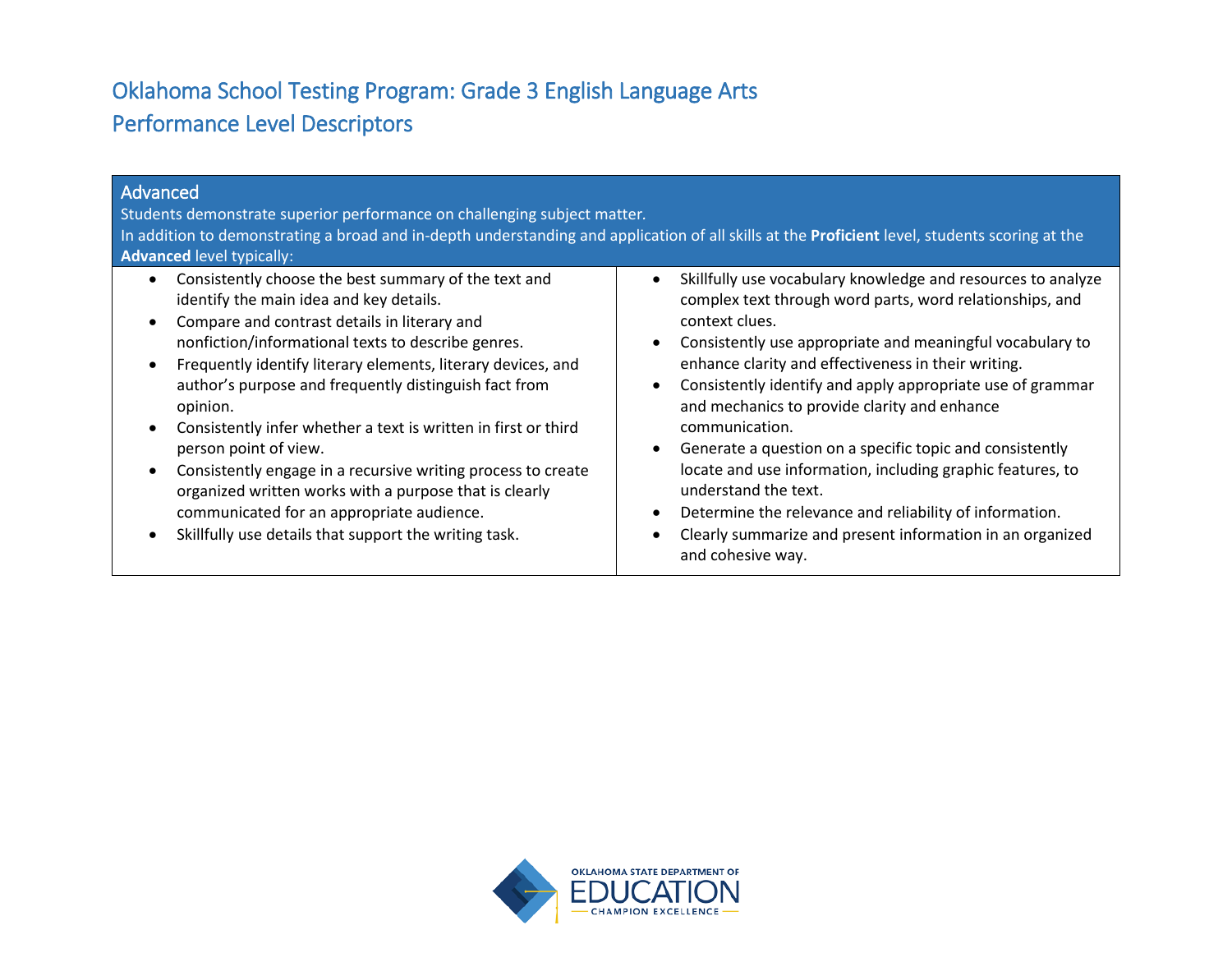# Oklahoma School Testing Program: Grade 3 English Language Arts Performance Level Descriptors

| <b>Proficient</b><br>Students demonstrate mastery over appropriate grade-level subject matter and readiness for the next grade level.<br>Students scoring at the Proficient level typically:                                                                                                                                                                                                                                                                                                                                                                                                                                                  |                                                                                                                                                                                                                                                                                                                                                                                                                                                                                                                                            |  |
|-----------------------------------------------------------------------------------------------------------------------------------------------------------------------------------------------------------------------------------------------------------------------------------------------------------------------------------------------------------------------------------------------------------------------------------------------------------------------------------------------------------------------------------------------------------------------------------------------------------------------------------------------|--------------------------------------------------------------------------------------------------------------------------------------------------------------------------------------------------------------------------------------------------------------------------------------------------------------------------------------------------------------------------------------------------------------------------------------------------------------------------------------------------------------------------------------------|--|
| Choose the best summary of the text and identify the main<br>$\bullet$<br>idea and key details.<br>Compare and contrast details to classify genres.<br>$\bullet$<br>Identify literary elements, literary devices, and author's<br>$\bullet$<br>purpose and distinguish fact from opinion.<br>Infer whether a text is written in first or third person point of<br>$\bullet$<br>view.<br>Engage in a recursive writing process to create organized<br>$\bullet$<br>written works.<br>Create written works for specific purposes and audiences<br>$\bullet$<br>using details that support the writing task.                                     | Use vocabulary knowledge and resources to interpret text<br>$\bullet$<br>through word parts, word relationships, and context clues.<br>Use appropriate vocabulary to write clearly and effectively.<br>Frequently identify and apply appropriate use of grammar<br>and mechanics to provide clarity and enhance<br>communication.<br>Generate a question on a specific topic, and locate and use<br>information, including graphic features, to understand the<br>text.<br>Summarize and present information in an organized way.          |  |
| <b>Basic</b><br>Students demonstrate partial mastery of the essential knowledge and skills appropriate to their grade level.                                                                                                                                                                                                                                                                                                                                                                                                                                                                                                                  |                                                                                                                                                                                                                                                                                                                                                                                                                                                                                                                                            |  |
| Students scoring at the Basic level typically:                                                                                                                                                                                                                                                                                                                                                                                                                                                                                                                                                                                                |                                                                                                                                                                                                                                                                                                                                                                                                                                                                                                                                            |  |
| Inconsistently choose the best summary of the text and have<br>$\bullet$<br>difficulty identifying main ideas and key details.<br>Compare and contrast but inconsistently classify genres.<br>$\bullet$<br>Inconsistently identify literary elements, literary devices,<br>$\bullet$<br>author's purpose, or points of view or inconsistently<br>distinguish fact from opinion.<br>Inconsistently engage in a recursive writing process to create<br>$\bullet$<br>written works that lack organization.<br>Write for a specific purpose but seldom consider the<br>$\bullet$<br>audience.<br>Inconsistently support their ideas with details. | Inconsistently use vocabulary knowledge and resources to<br>$\bullet$<br>interpret text through word parts, word relationships, or<br>context clues.<br>Inconsistently use appropriate vocabulary in written works.<br>Inconsistently identify and apply appropriate use of grammar<br>and mechanics.<br>Generate a question on a topic but ineffectively locate and<br>use information, or imprecisely use graphic features, to<br>understand the text.<br>Provide an incomplete summary and present information<br>with lack of clarity. |  |
| <b>Below Basic</b>                                                                                                                                                                                                                                                                                                                                                                                                                                                                                                                                                                                                                            |                                                                                                                                                                                                                                                                                                                                                                                                                                                                                                                                            |  |

Students have not performed at least at the **Basic** level.

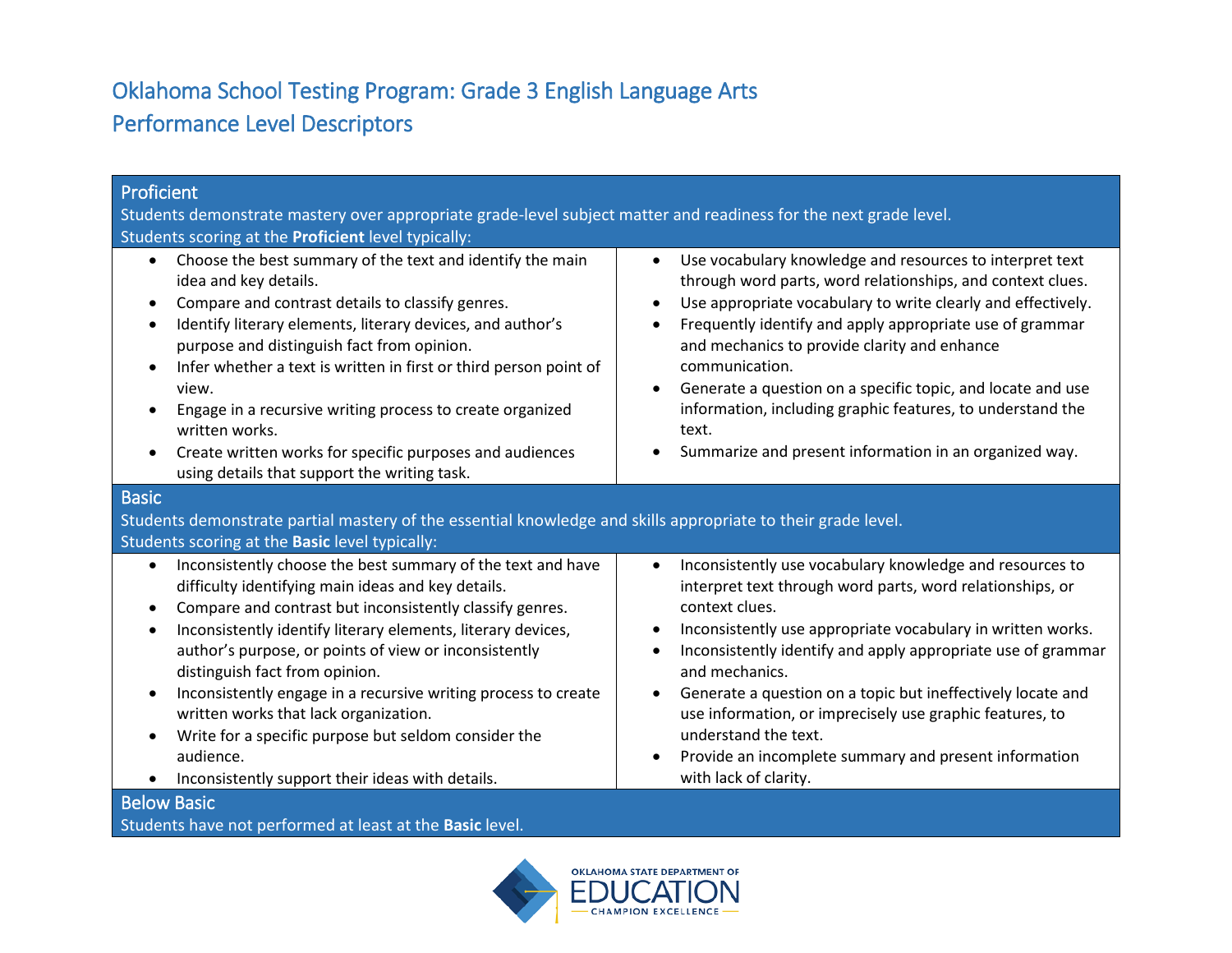# Oklahoma School Testing Program: Grade 4 English Language Arts Performance Level Descriptors

| Advanced<br>Students demonstrate superior performance on challenging subject matter.<br>In addition to demonstrating a broad and in-depth understanding and application of all skills at the Proficient level, students scoring at the<br><b>Advanced level typically:</b>                                                                                                                                                                                                                                                                                                                                                                                                                                                                                                                                               |                                                                                                                                                                                                                                                                                                                                                                                                                                                                                                                                                                                                                                                                             |  |
|--------------------------------------------------------------------------------------------------------------------------------------------------------------------------------------------------------------------------------------------------------------------------------------------------------------------------------------------------------------------------------------------------------------------------------------------------------------------------------------------------------------------------------------------------------------------------------------------------------------------------------------------------------------------------------------------------------------------------------------------------------------------------------------------------------------------------|-----------------------------------------------------------------------------------------------------------------------------------------------------------------------------------------------------------------------------------------------------------------------------------------------------------------------------------------------------------------------------------------------------------------------------------------------------------------------------------------------------------------------------------------------------------------------------------------------------------------------------------------------------------------------------|--|
| Consistently choose the best summary of the text and explain<br>how the details support the main idea.<br>Compare and contrast details in literary and<br>nonfiction/informational texts to describe and analyze<br>genres.<br>Consistently recognize the paraphrase of original text.<br>Consistently identify and describe literary elements, literary<br>devices, author's purpose, accuracy of facts, and text<br>structure in various texts.<br>Consistently infer meaning from increasingly complex text,<br>including author's purpose and points of view.<br>Consistently engage in a recursive writing process to create<br>purposeful and organized written works.<br>Create fully developed and engaging written works for<br>specific purposes and audiences using details that support<br>the writing task. | Efficiently use vocabulary knowledge and resources to<br>$\bullet$<br>analyze complex text through word parts, word<br>relationships, and context clues.<br>Consistently use appropriate and meaningful vocabulary to<br>enhance clarity and effectiveness in their writing.<br>Consistently identify and apply appropriate use of<br>grammar and mechanics to provide clarity and enhance<br>communication.<br>Generate a viable research question on a specific topic and<br>consistently locate and use information, including graphic<br>features, to interpret the text.<br>Organize and synthesize relevant and reliable information<br>in order to present findings. |  |

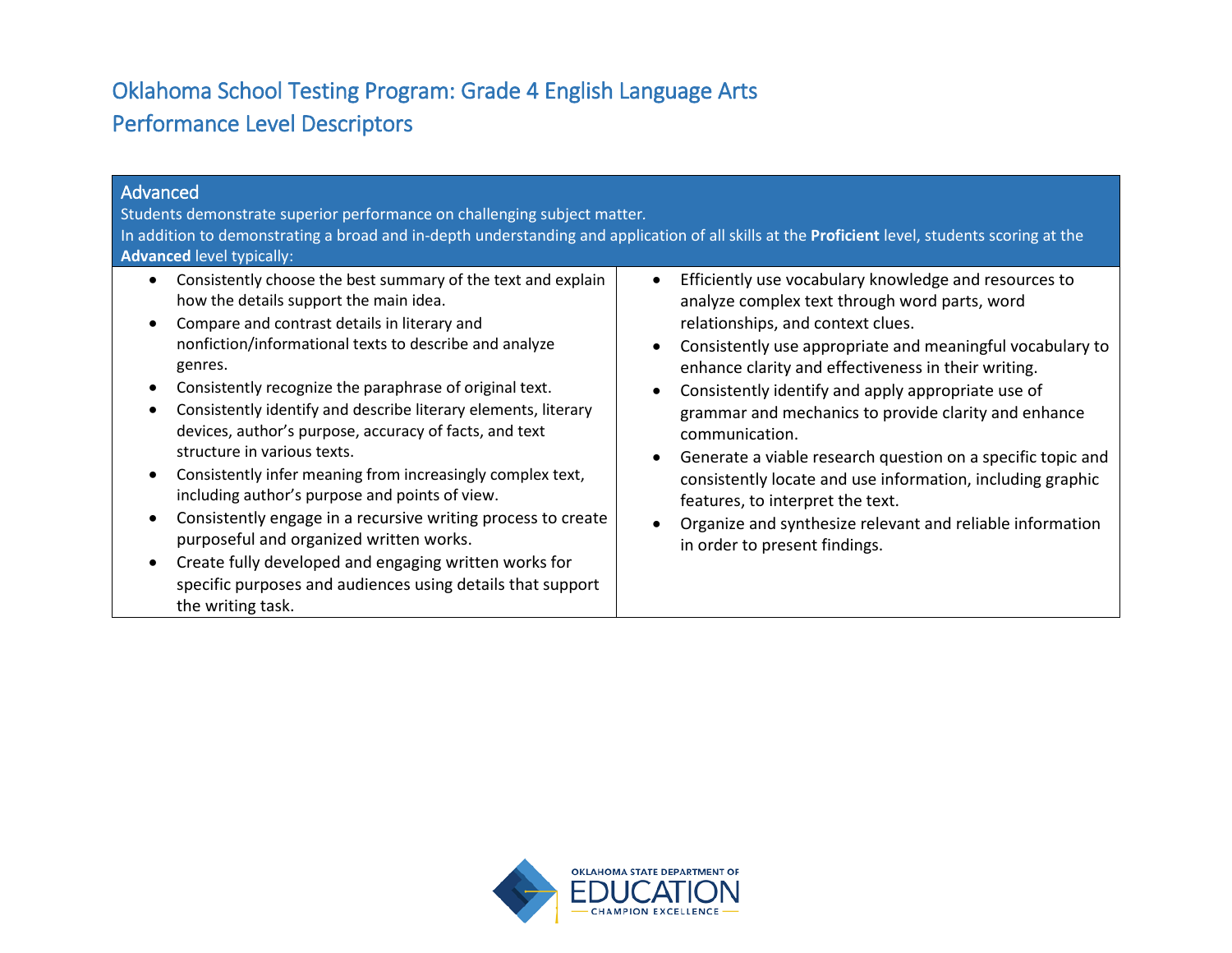# Oklahoma School Testing Program: Grade 4 English Language Arts Performance Level Descriptors

| Proficient<br>Students demonstrate mastery over appropriate grade-level subject matter and readiness for the next grade level.<br>Students scoring at the Proficient level typically:                                                                                                                                                                                                                                                                                                                                                                                         |                                                                                                                                                                                                                                                                                                                                                                                                                                                                                                                                                                                                                                                                                                               |
|-------------------------------------------------------------------------------------------------------------------------------------------------------------------------------------------------------------------------------------------------------------------------------------------------------------------------------------------------------------------------------------------------------------------------------------------------------------------------------------------------------------------------------------------------------------------------------|---------------------------------------------------------------------------------------------------------------------------------------------------------------------------------------------------------------------------------------------------------------------------------------------------------------------------------------------------------------------------------------------------------------------------------------------------------------------------------------------------------------------------------------------------------------------------------------------------------------------------------------------------------------------------------------------------------------|
| Choose the best summary of the text and identify the<br>details that support the main idea.<br>Compare and contrast details in literary and<br>nonfiction/informational texts to classify genres.<br>Recognize the paraphrase of original text most of the time.<br>Identify and describe literary elements, literary devices,<br>author's purpose, accuracy of facts, and text structure in<br>various texts.<br>Infer meaning from a text including author's purpose and<br>points of view.<br>Engage in a recursive writing process to create purposeful<br>written works. | Select and apply the organizational structure that best fits<br>$\bullet$<br>the mode, purpose, and audience.<br>Use vocabulary knowledge and resources to interpret text<br>$\bullet$<br>through word parts, word relationships, and context clues.<br>Use appropriate vocabulary to write clearly and effectively.<br>Frequently identify and apply appropriate use of grammar<br>$\bullet$<br>and mechanics to provide clarity and enhance<br>communication.<br>Generate a viable research question on a specific topic and<br>adequately locate and use information, including graphic<br>features, to interpret the text.<br>Organize relevant and reliable information in order to<br>present findings. |

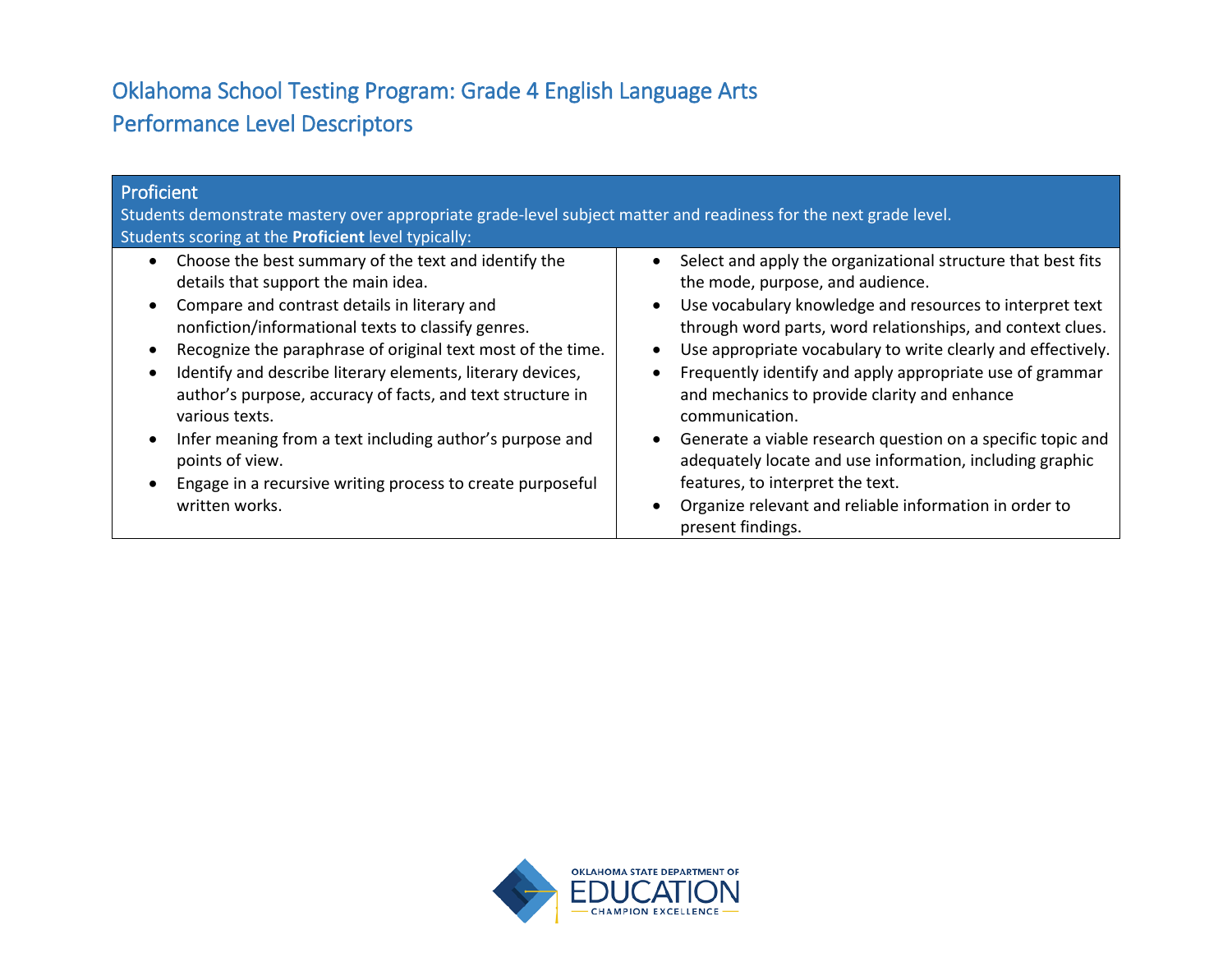# Oklahoma School Testing Program: Grade 4 English Language Arts Performance Level Descriptors

| <b>Basic</b>                                                                                                                                                                                                                                                                                                                                                                                                                                                                                                                                                                           |                                                                                                                                                                                                                                                                                                                                                                                                                                                                                                                                                                                                  |
|----------------------------------------------------------------------------------------------------------------------------------------------------------------------------------------------------------------------------------------------------------------------------------------------------------------------------------------------------------------------------------------------------------------------------------------------------------------------------------------------------------------------------------------------------------------------------------------|--------------------------------------------------------------------------------------------------------------------------------------------------------------------------------------------------------------------------------------------------------------------------------------------------------------------------------------------------------------------------------------------------------------------------------------------------------------------------------------------------------------------------------------------------------------------------------------------------|
| Students demonstrate partial mastery of the essential knowledge and skills appropriate to their grade level.                                                                                                                                                                                                                                                                                                                                                                                                                                                                           |                                                                                                                                                                                                                                                                                                                                                                                                                                                                                                                                                                                                  |
| Students scoring at the <b>Basic</b> level typically:                                                                                                                                                                                                                                                                                                                                                                                                                                                                                                                                  |                                                                                                                                                                                                                                                                                                                                                                                                                                                                                                                                                                                                  |
| Inconsistently choose the best summary of the text and<br>have difficulty differentiating main ideas from details.<br>Compare and contrast details in literary and<br>nonfiction/informational texts but inconsistently classify<br>genres.<br>Seldom identify the paraphrase of original text.<br>Inconsistently identify and describe literary elements,<br>literary devices, author's purpose, points of view, or<br>accuracy of facts.<br>Inconsistently engage in a recursive writing process to<br>create written works.<br>Produce writing that lacks organizational structure. | Create underdeveloped written works for specific<br>$\bullet$<br>purposes and audiences with inconsistent use of details.<br>Inconsistently use vocabulary knowledge and resources to<br>$\bullet$<br>interpret text through word parts, word relationships, or<br>context clues.<br>Inconsistently use appropriate vocabulary in written<br>works.<br>Inconsistently identify and apply appropriate use of<br>grammar and mechanics.<br>Generate a research question on a topic but ineffectively<br>locate and use information, or imprecisely use graphic<br>features, to interpret the text. |
| <b>Below Basic</b>                                                                                                                                                                                                                                                                                                                                                                                                                                                                                                                                                                     |                                                                                                                                                                                                                                                                                                                                                                                                                                                                                                                                                                                                  |
| Students have not performed at least at the Basic level.                                                                                                                                                                                                                                                                                                                                                                                                                                                                                                                               |                                                                                                                                                                                                                                                                                                                                                                                                                                                                                                                                                                                                  |

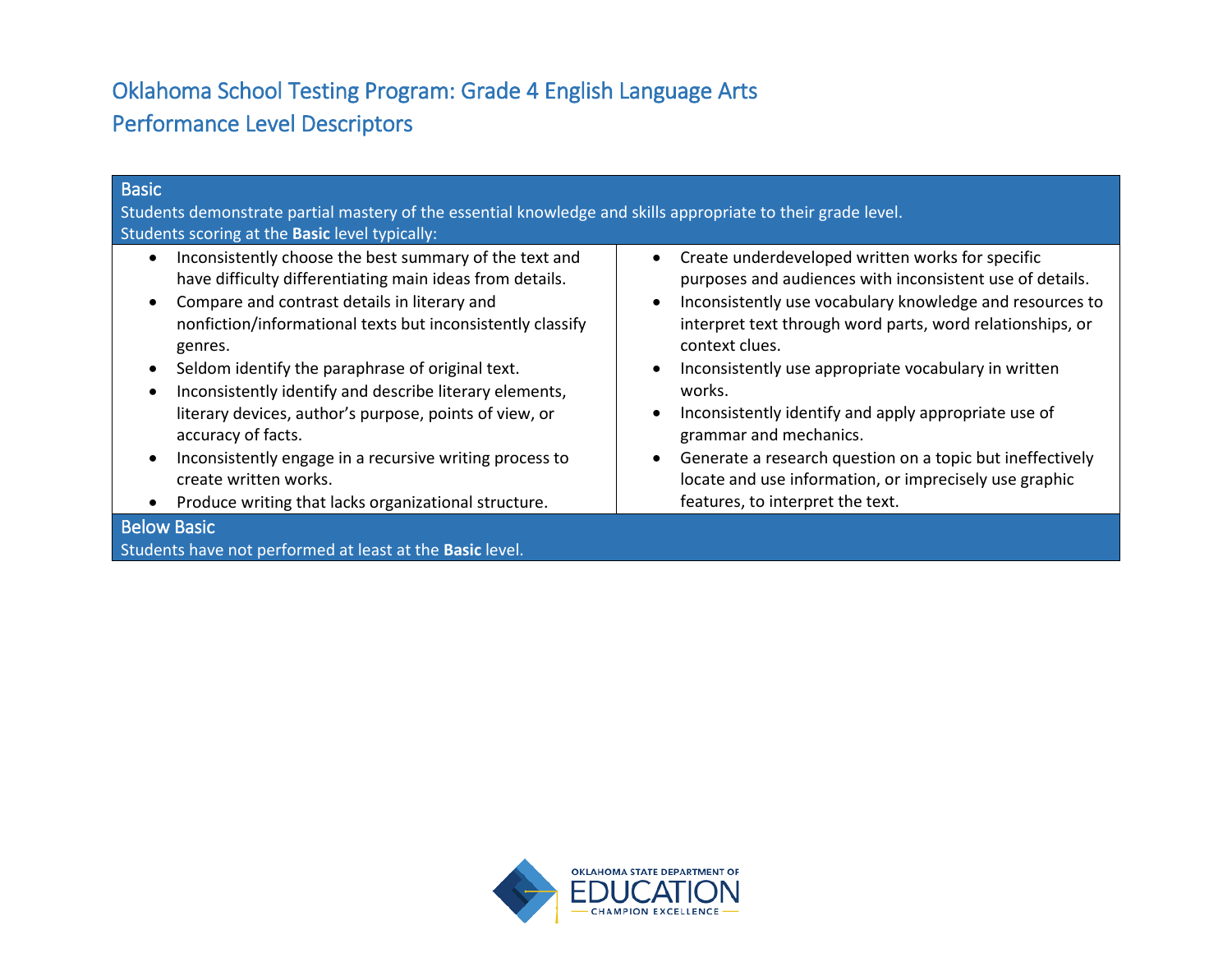# Oklahoma School Testing Program: Grade 5 English Language Arts Performance Level Descriptors

| Advanced<br>Students demonstrate superior performance on challenging subject matter.<br>In addition to demonstrating a broad and in-depth understanding and application of all skills at the Proficient level, students scoring at the<br><b>Advanced level typically:</b>                                                                                                                                                                                                                                                                                                                                                                                               |                                                                                                                                                                                                                                                                                                                                                                                                                                                                                                                                                                                                                                                                                                                                                                                             |
|--------------------------------------------------------------------------------------------------------------------------------------------------------------------------------------------------------------------------------------------------------------------------------------------------------------------------------------------------------------------------------------------------------------------------------------------------------------------------------------------------------------------------------------------------------------------------------------------------------------------------------------------------------------------------|---------------------------------------------------------------------------------------------------------------------------------------------------------------------------------------------------------------------------------------------------------------------------------------------------------------------------------------------------------------------------------------------------------------------------------------------------------------------------------------------------------------------------------------------------------------------------------------------------------------------------------------------------------------------------------------------------------------------------------------------------------------------------------------------|
| Analyze how summaries reflect a meaningful, text-based<br>sequence of the main idea and supporting details.<br>Compare and contrast details in literary and<br>nonfiction/informational texts to describe and analyze<br>genres.<br>Consistently recognize the paraphrase of original text.<br>Evaluate and analyze literary devices, author's purpose, point<br>of view, and accuracy of facts to interpret the meaning of the<br>text as a whole.<br>Consistently compare and contrast texts, and ideas within<br>and between texts, to support inferences.<br>Consistently engage in a recursive writing process to create<br>purposeful and organized written works. | Create thoroughly organized and engaging written works<br>$\bullet$<br>by selecting and applying the organizational structure that<br>best fits the mode, purpose, and audience.<br>Skillfully use vocabulary knowledge and resources to<br>$\bullet$<br>analyze complex text through word parts, word<br>relationships, and context clues.<br>Consistently use appropriate and meaningful vocabulary to<br>$\bullet$<br>enhance clarity and effectiveness in their writing.<br>Consistently identify and apply appropriate use of<br>$\bullet$<br>grammar and mechanics to provide clarity and enhance<br>communication.<br>Consistently locate, record, and organize relevant and<br>$\bullet$<br>reliable information on a topic in order to synthesize and<br>clearly present findings. |

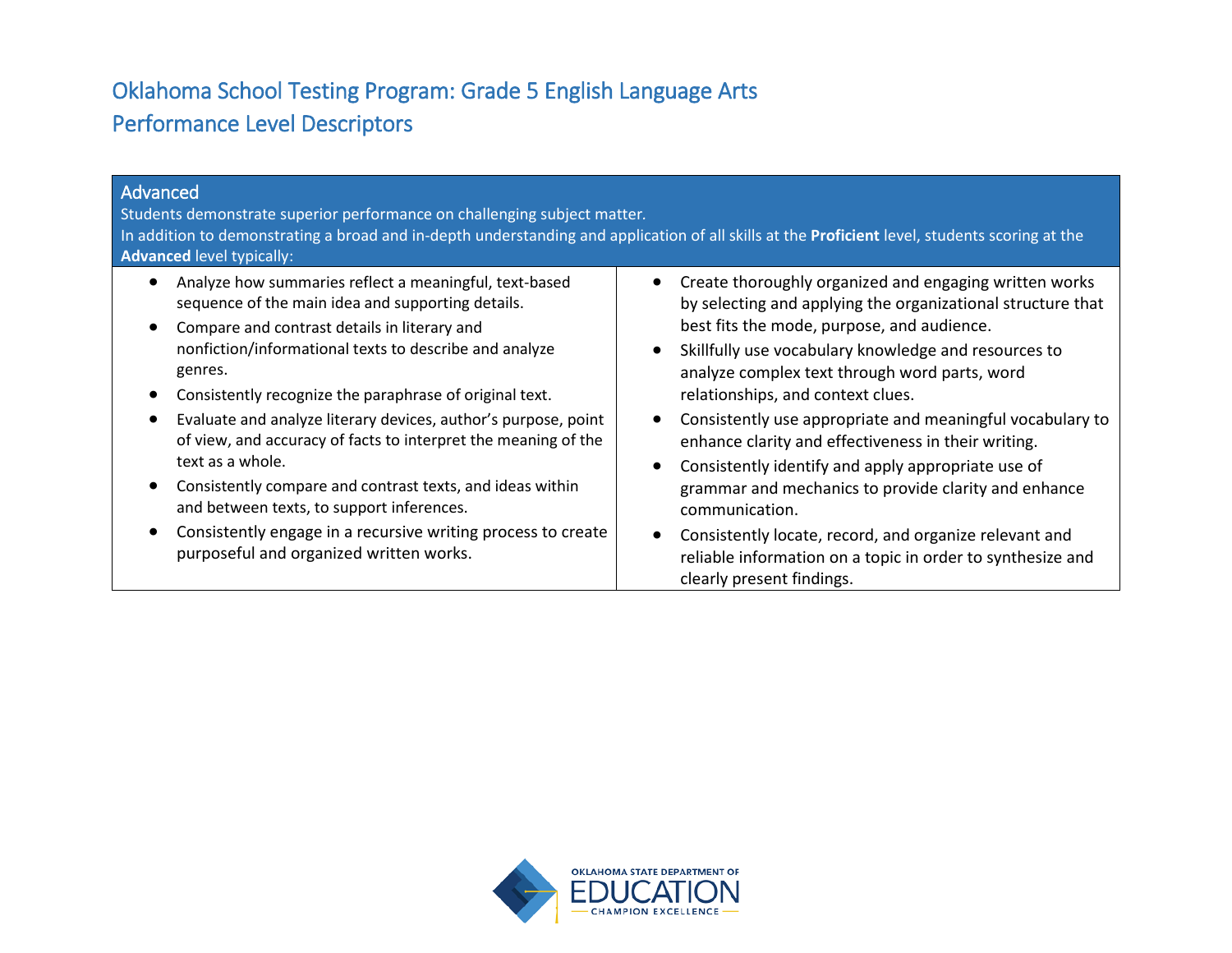# Oklahoma School Testing Program: Grade 5 English Language Arts Performance Level Descriptors

| Proficient<br>Students demonstrate mastery over appropriate grade-level subject matter and readiness for the next grade level.<br>Students scoring at the <b>Proficient</b> level typically:                                                                                                                                                                                                                                                                                                                                                                                                                               |                                                                                                                                                                                                                                                                                                                                                                                                                                                                                                                                                                                          |
|----------------------------------------------------------------------------------------------------------------------------------------------------------------------------------------------------------------------------------------------------------------------------------------------------------------------------------------------------------------------------------------------------------------------------------------------------------------------------------------------------------------------------------------------------------------------------------------------------------------------------|------------------------------------------------------------------------------------------------------------------------------------------------------------------------------------------------------------------------------------------------------------------------------------------------------------------------------------------------------------------------------------------------------------------------------------------------------------------------------------------------------------------------------------------------------------------------------------------|
| Identify objective text-based summaries that include main<br>idea, supporting details, and a logical sequence of events.<br>Compare and contrast details in literary and<br>nonfiction/informational texts to classify genres.<br>Recognize the paraphrase of original text most of the time.<br>Explain how literary elements, literary devices, author's<br>purpose, point of view, accuracy of facts, and text<br>structure contribute to the meaning of the text.<br>Compare and contrast texts and ideas within and between<br>texts.<br>Engage in a recursive writing process to create purposeful<br>written works. | Select and apply the organizational structure that best fits<br>$\bullet$<br>the mode, purpose, and audience.<br>Use vocabulary knowledge and resources to interpret text<br>$\bullet$<br>through word parts, word relationships, and context clues.<br>Use appropriate vocabulary to write clearly and effectively.<br>Frequently identify and apply appropriate use of grammar<br>and mechanics to provide clarity and enhance<br>communication.<br>Adequately locate, record, and organize relevant and<br>$\bullet$<br>reliable information on a topic in order to present findings. |

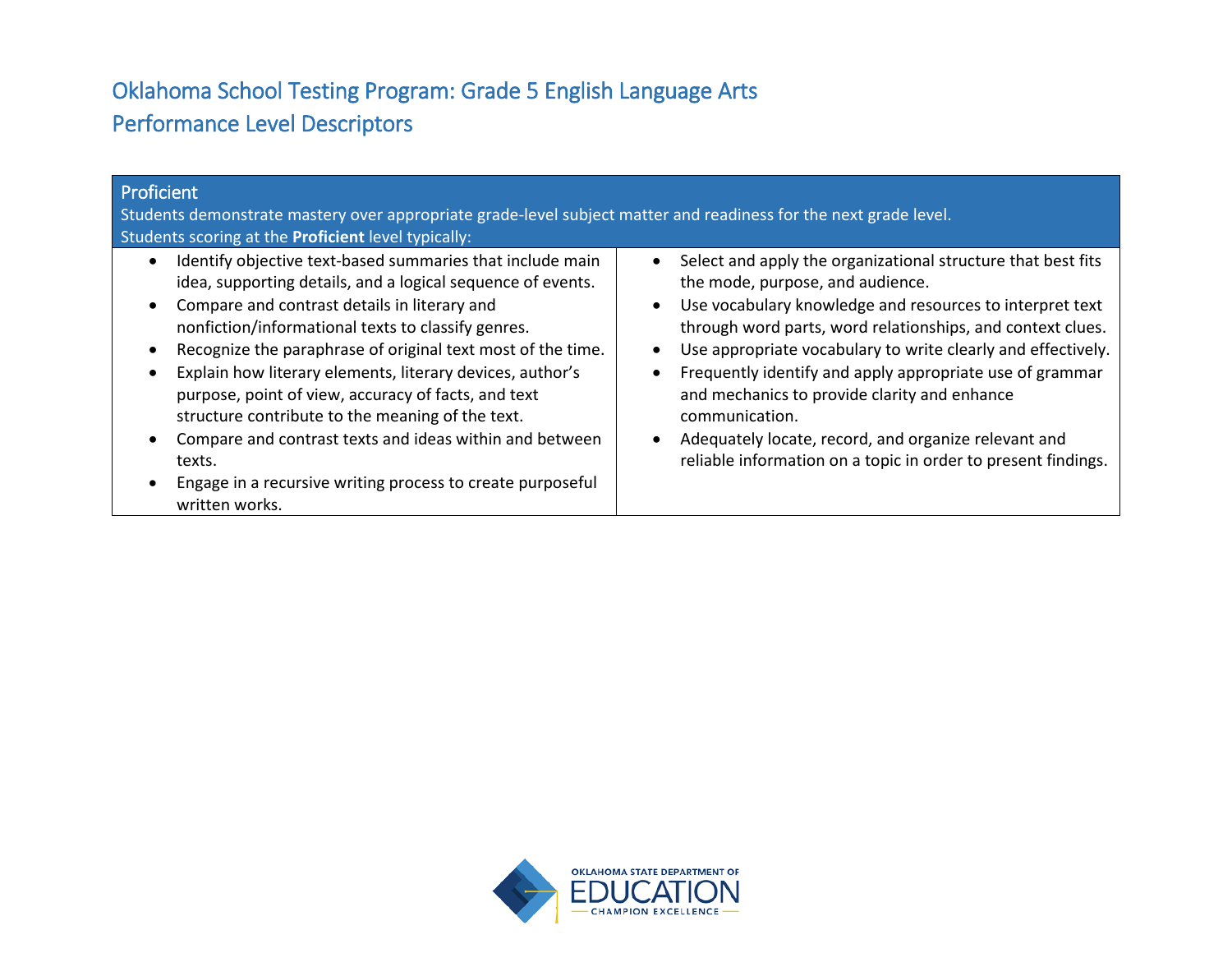# Oklahoma School Testing Program: Grade 5 English Language Arts Performance Level Descriptors

| <b>Basic</b><br>Students demonstrate partial mastery of the essential knowledge and skills appropriate to their grade level.                                                                                                                                                                                                                                                                                                                                                                                                                                                                   |                                                                                                                                                                                                                                                                                                                                                                                                                                                                                                                                                                                                                                 |
|------------------------------------------------------------------------------------------------------------------------------------------------------------------------------------------------------------------------------------------------------------------------------------------------------------------------------------------------------------------------------------------------------------------------------------------------------------------------------------------------------------------------------------------------------------------------------------------------|---------------------------------------------------------------------------------------------------------------------------------------------------------------------------------------------------------------------------------------------------------------------------------------------------------------------------------------------------------------------------------------------------------------------------------------------------------------------------------------------------------------------------------------------------------------------------------------------------------------------------------|
| Students scoring at the Basic level typically:                                                                                                                                                                                                                                                                                                                                                                                                                                                                                                                                                 |                                                                                                                                                                                                                                                                                                                                                                                                                                                                                                                                                                                                                                 |
| Inconsistently choose the best summary of the text and<br>have difficulty differentiating main ideas from details.<br>Compare and contrast details in literary and<br>nonfiction/informational texts but inconsistently classify<br>genres.<br>Seldom identify the paraphrase of original text.<br>$\bullet$<br>Identify literary elements, literary devices, author's<br>purpose, point of view, or accuracy of facts.<br>Inconsistently compare and contrast texts and ideas within<br>or between texts.<br>Inconsistently engage in a recursive writing process to<br>create written works. | Create written works for various purposes and audiences<br>$\bullet$<br>but inconsistently select and apply an organizational<br>structure that fits the writing task.<br>Inconsistently use vocabulary knowledge and resources to<br>$\bullet$<br>interpret text through word parts, word relationships, or<br>context clues.<br>Inconsistently use appropriate vocabulary in written<br>$\bullet$<br>works.<br>Inconsistently identify and apply appropriate use of<br>$\bullet$<br>grammar and mechanics.<br>Ineffectively locate, record, and organize information on a<br>$\bullet$<br>topic in order to present findings. |
| <b>Below Basic</b>                                                                                                                                                                                                                                                                                                                                                                                                                                                                                                                                                                             |                                                                                                                                                                                                                                                                                                                                                                                                                                                                                                                                                                                                                                 |
| Students have not performed at least at the Basic level.                                                                                                                                                                                                                                                                                                                                                                                                                                                                                                                                       |                                                                                                                                                                                                                                                                                                                                                                                                                                                                                                                                                                                                                                 |

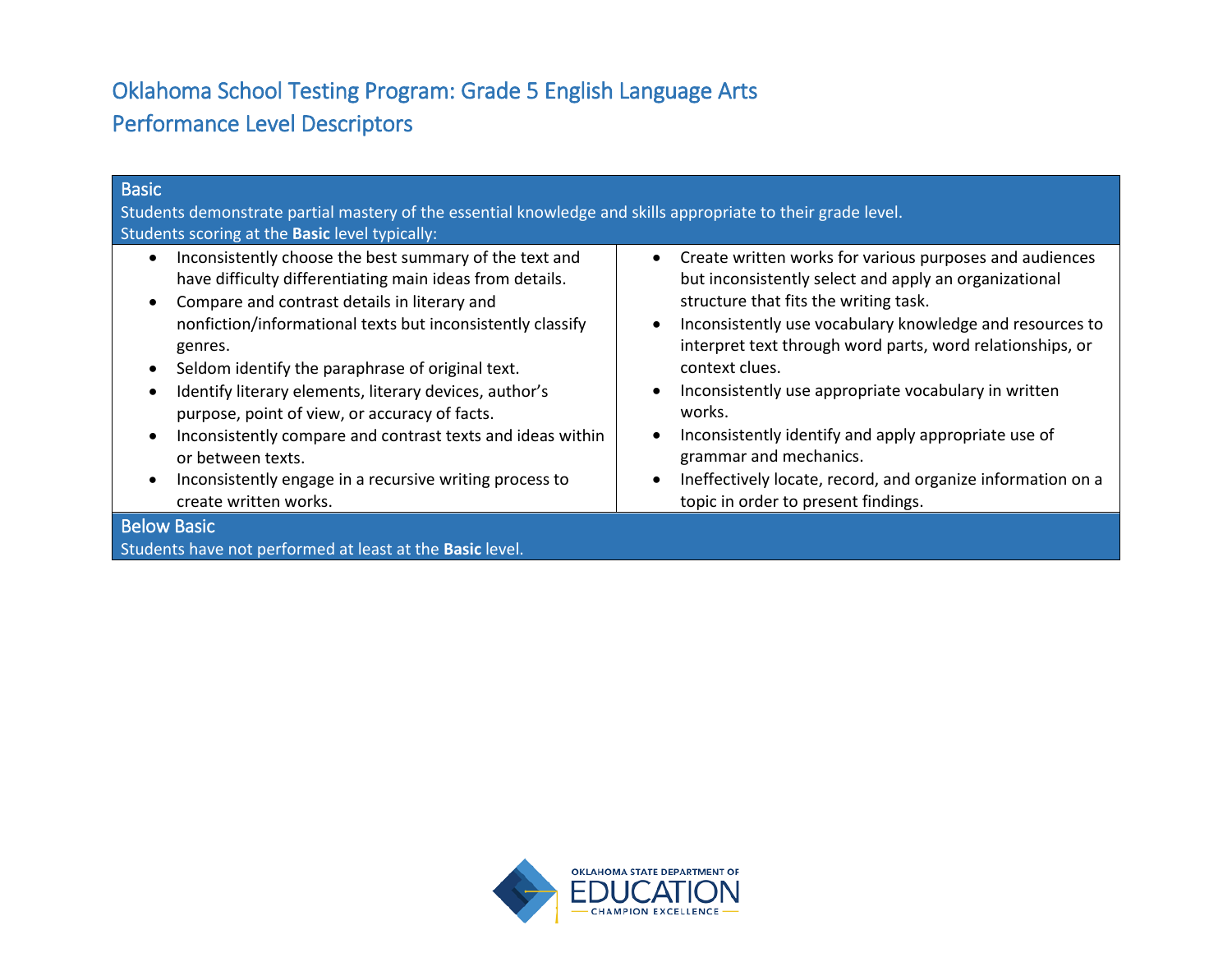# Oklahoma School Testing Program: Grade 6 English Language Arts Performance Level Descriptors

| Advanced<br>Students demonstrate superior performance on challenging subject matter.<br>In addition to demonstrating a broad and in-depth understanding and application of all skills at the Proficient level, students scoring at the<br><b>Advanced level typically:</b> |                                                               |
|----------------------------------------------------------------------------------------------------------------------------------------------------------------------------------------------------------------------------------------------------------------------------|---------------------------------------------------------------|
| Thoroughly comprehend, interpret, evaluate, and respond to                                                                                                                                                                                                                 | Use fully developed, complex ideas, thorough organization,    |
| $\bullet$                                                                                                                                                                                                                                                                  | $\bullet$                                                     |
| a variety of increasingly complex texts of all literary and                                                                                                                                                                                                                | purposeful word choice, a variety of fluent sentences, and    |
| informational genres.                                                                                                                                                                                                                                                      | appropriate voice.                                            |
| Skillfully create an objective summary including main idea                                                                                                                                                                                                                 | Skillfully use context clues, word parts, and reference tools |
| and supporting details.                                                                                                                                                                                                                                                    | $\bullet$                                                     |
| Effectively paraphrase main ideas with supporting details in a                                                                                                                                                                                                             | to determine or clarify the meaning of words.                 |
| text.                                                                                                                                                                                                                                                                      | Infer complex relationships among words with multiple         |
| Thoroughly compare and contrast stated or implied purposes                                                                                                                                                                                                                 | meanings.                                                     |
| of authors' writing.                                                                                                                                                                                                                                                       | Select precise vocabulary to communicate ideas in writing     |
| Thoroughly evaluate literary devices, points of view, and                                                                                                                                                                                                                  | and to create a specific effect according to a purpose.       |
| perspectives.                                                                                                                                                                                                                                                              | Intentionally apply knowledge of grammar and rhetorical       |
| Explicitly analyze how authors use key literary elements to                                                                                                                                                                                                                | style to analyze and evaluate a variety of texts in reading   |
| contribute to the meaning of the text.                                                                                                                                                                                                                                     | and writing.                                                  |
| Consistently categorize facts included in an argument.                                                                                                                                                                                                                     | Demonstrate a strong command of Standard English              |
| $\bullet$                                                                                                                                                                                                                                                                  | $\bullet$                                                     |
| Analyze and evaluate complex textual evidence to support                                                                                                                                                                                                                   | grammar, mechanics, and usage.                                |
| inferences and understanding within and between varied                                                                                                                                                                                                                     | Recognize viable research questions and well-developed        |
| texts.                                                                                                                                                                                                                                                                     | thesis statements and use them to find information on a       |
| Effectively engage in a recursive writing process to                                                                                                                                                                                                                       | specific topic.                                               |
| $\bullet$                                                                                                                                                                                                                                                                  | Thoroughly comprehend, evaluate, and synthesize               |
| compose narrative, informative, and opinion responses for                                                                                                                                                                                                                  | resources.                                                    |
| varied purposes and audiences.                                                                                                                                                                                                                                             | Skillfully summarize and paraphrase, integrate evidence,      |
| In opinion writing, strategically state an opinion supported                                                                                                                                                                                                               | and cite sources to create written works for multiple         |
| with facts and details.                                                                                                                                                                                                                                                    | purposes.                                                     |

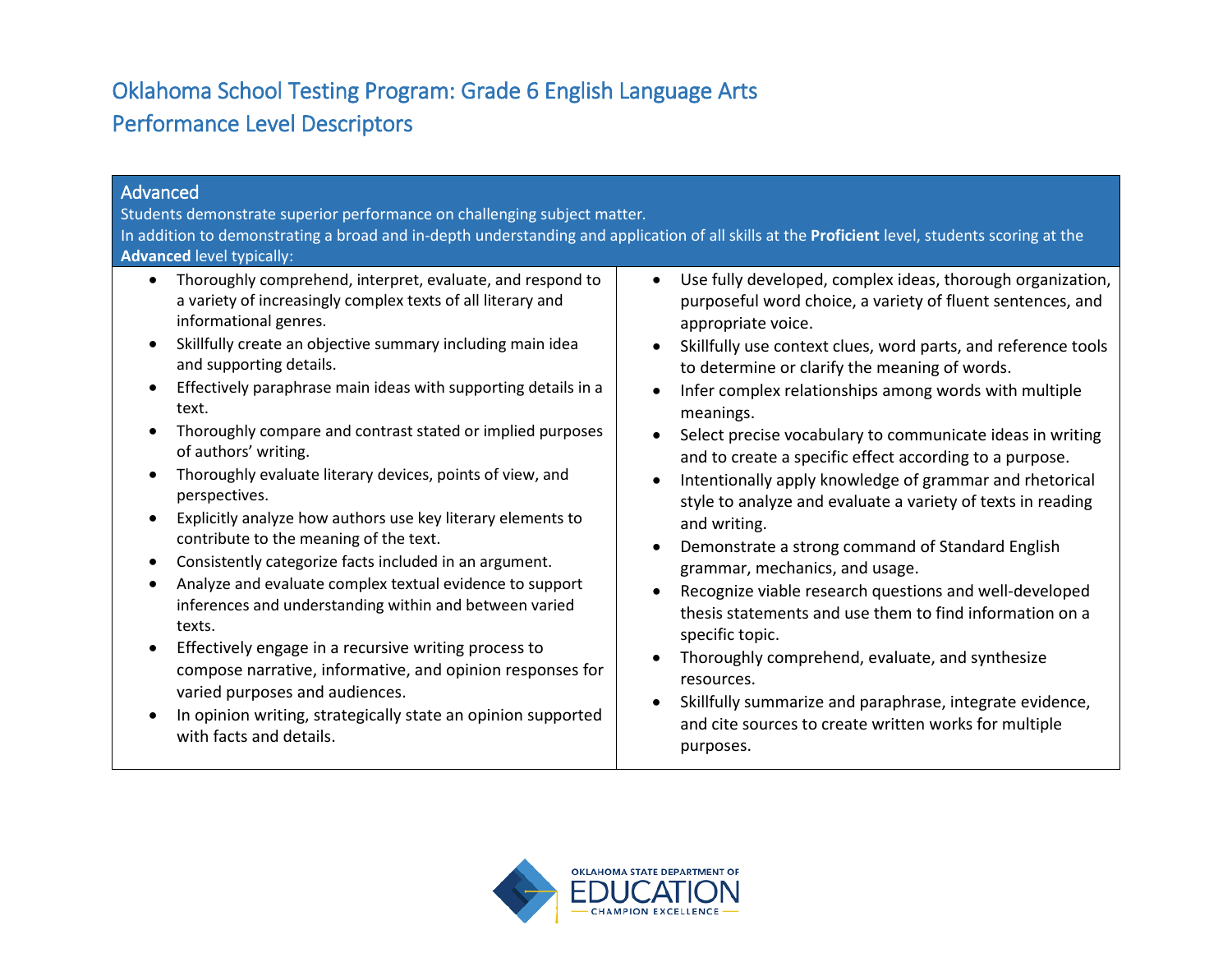# Oklahoma School Testing Program: Grade 6 English Language Arts Performance Level Descriptors

| Proficient<br>Students demonstrate mastery over appropriate grade-level subject matter and readiness for the next grade level.<br>Students scoring at the Proficient level typically:                                                                                                                                                                                                                                                                                                                                                                                                                                                                                                                                                                                                                                                                                                                                                                                                                             |                                                                                                                                                                                                                                                                                                                                                                                                                                                                                                                                                                                                                                                                                                                                                                                                                                                                                                                                                                                                                                 |
|-------------------------------------------------------------------------------------------------------------------------------------------------------------------------------------------------------------------------------------------------------------------------------------------------------------------------------------------------------------------------------------------------------------------------------------------------------------------------------------------------------------------------------------------------------------------------------------------------------------------------------------------------------------------------------------------------------------------------------------------------------------------------------------------------------------------------------------------------------------------------------------------------------------------------------------------------------------------------------------------------------------------|---------------------------------------------------------------------------------------------------------------------------------------------------------------------------------------------------------------------------------------------------------------------------------------------------------------------------------------------------------------------------------------------------------------------------------------------------------------------------------------------------------------------------------------------------------------------------------------------------------------------------------------------------------------------------------------------------------------------------------------------------------------------------------------------------------------------------------------------------------------------------------------------------------------------------------------------------------------------------------------------------------------------------------|
| Comprehend, interpret, evaluate, and respond to a variety of<br>$\bullet$<br>complex texts of all literary and informational genres.<br>Create an objective summary including main idea and<br>supporting details.<br>Paraphrase main ideas with supporting details in a text.<br>Compare and contrast stated or implied purposes of authors'<br>writing.<br>Evaluate literary devices, points of view, and perspectives.<br>Analyze how authors use key literary elements to contribute<br>to the meaning of the text.<br>Categorize facts included in an argument.<br>Analyze textual evidence to support inferences and<br>understanding within and between texts.<br>Engage in a recursive writing process to compose<br>narrative, informative, and opinion responses for varied<br>purposes and audiences.<br>In opinion writing, introduce a claim and organize reasons<br>and evidence.<br>Use fully developed ideas, strong organization, well-chosen<br>words, fluent sentences, and appropriate voice. | Use context clues, word parts, and reference tools to<br>$\bullet$<br>determine or clarify the meaning of words.<br>Infer the relationships among words with multiple<br>$\bullet$<br>meanings.<br>Select vocabulary to communicate ideas in writing and to<br>$\bullet$<br>create a specific effect according to a purpose.<br>Apply knowledge of grammar and rhetorical style to<br>$\bullet$<br>analyze and evaluate a variety of texts in reading and<br>writing.<br>Demonstrate a command of Standard English grammar,<br>$\bullet$<br>mechanics, and usage.<br>Recognize viable research questions and well-developed<br>$\bullet$<br>thesis statements and use them to find information on a<br>topic.<br>Record and organize information from various sources.<br>$\bullet$<br>Comprehend, evaluate, and synthesize resources.<br>$\bullet$<br>Summarize and integrate information following a citation<br>$\bullet$<br>style with guidance and support.<br>Summarize and present information in a report.<br>$\bullet$ |

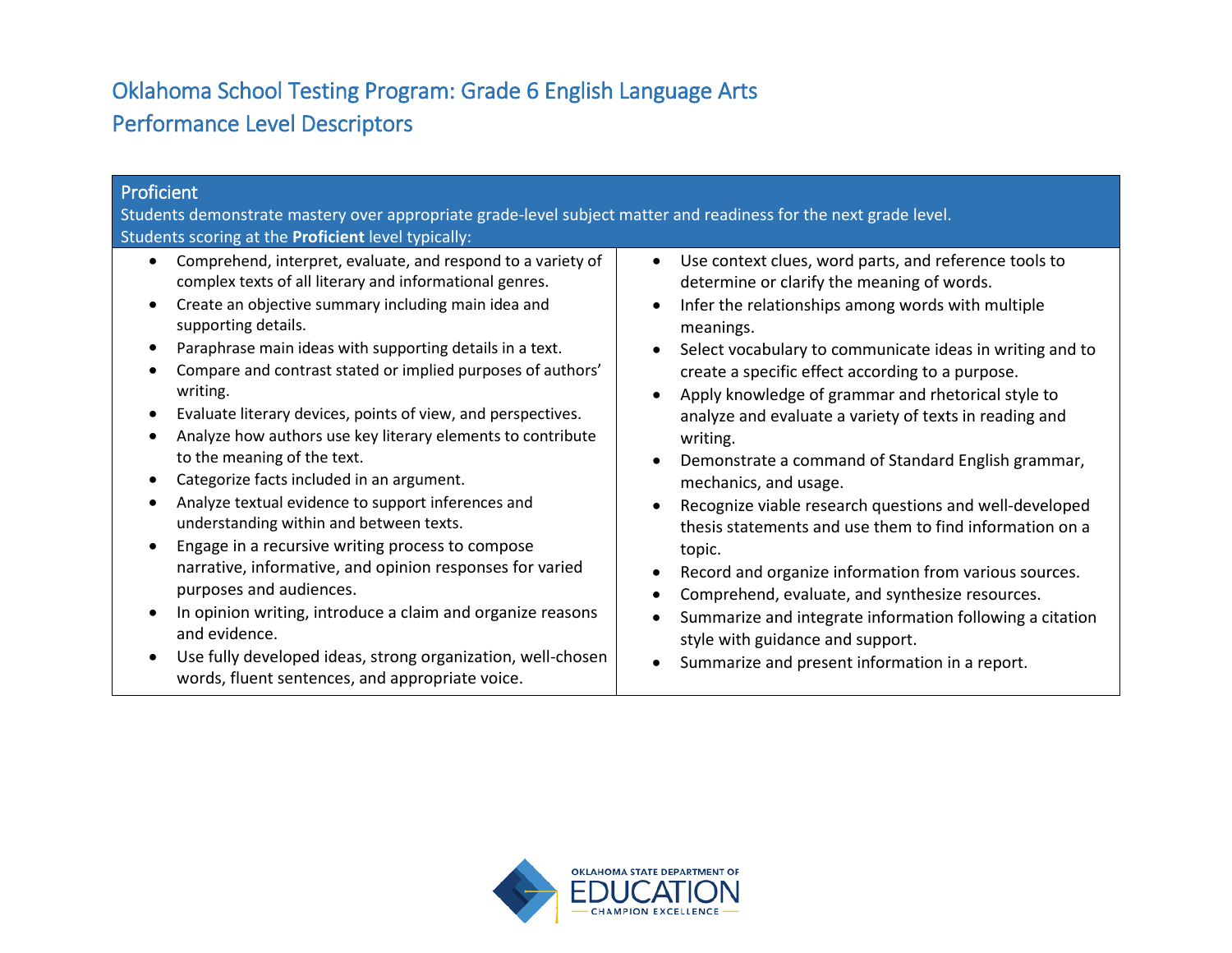# Oklahoma School Testing Program: Grade 6 English Language Arts Performance Level Descriptors

| Basic                                                                                                                                                                                                                                                                                                                                                                                                                                                                                                                                                                                                                                                                                                                                                                                                                                                                                                                                                                          |                                                                                                                                                                                                                                                                                                                                                                                                                                                                                                                                                                                                                                                                                                                                                                                                                                                                                                                                                                                                                  |
|--------------------------------------------------------------------------------------------------------------------------------------------------------------------------------------------------------------------------------------------------------------------------------------------------------------------------------------------------------------------------------------------------------------------------------------------------------------------------------------------------------------------------------------------------------------------------------------------------------------------------------------------------------------------------------------------------------------------------------------------------------------------------------------------------------------------------------------------------------------------------------------------------------------------------------------------------------------------------------|------------------------------------------------------------------------------------------------------------------------------------------------------------------------------------------------------------------------------------------------------------------------------------------------------------------------------------------------------------------------------------------------------------------------------------------------------------------------------------------------------------------------------------------------------------------------------------------------------------------------------------------------------------------------------------------------------------------------------------------------------------------------------------------------------------------------------------------------------------------------------------------------------------------------------------------------------------------------------------------------------------------|
| Students demonstrate partial mastery of the essential knowledge and skills appropriate to their grade level.                                                                                                                                                                                                                                                                                                                                                                                                                                                                                                                                                                                                                                                                                                                                                                                                                                                                   |                                                                                                                                                                                                                                                                                                                                                                                                                                                                                                                                                                                                                                                                                                                                                                                                                                                                                                                                                                                                                  |
| Students scoring at the Basic level typically:                                                                                                                                                                                                                                                                                                                                                                                                                                                                                                                                                                                                                                                                                                                                                                                                                                                                                                                                 |                                                                                                                                                                                                                                                                                                                                                                                                                                                                                                                                                                                                                                                                                                                                                                                                                                                                                                                                                                                                                  |
| Partially comprehend, interpret, evaluate, and respond to<br>literary and informational texts, applying limited critical<br>thinking skills.<br>Create a summary including main idea and limited supporting<br>details.<br>Inconsistently paraphrase main ideas with limited supporting<br>details in a text.<br>Inconsistently compare and contrast stated or implied<br>purposes of authors' writing.<br>Inconsistently identify literary devices, points of view, and<br>perspectives.<br>Describe how authors use key literary elements.<br>Inconsistently categorize facts included in an argument.<br>Inconsistently identify limited textual evidence to support<br>inferences between texts.<br>Inconsistently engage in a writing process to compose<br>narrative, informative, and opinion responses for varied<br>purposes and audiences.<br>In opinion writing, inconsistently state an opinion<br>supported with limited facts and details.<br><b>Below Basic</b> | Use partially developed ideas, weak organization, and<br>$\bullet$<br>ineffective word choice, sentences, and voice.<br>Ineffectively use context clues, word parts, and reference<br>tools to determine the meaning of words.<br>Sometimes infer the relationships among words with<br>multiple meanings.<br>Use a limited vocabulary to communicate ideas in writing<br>and to create an effect according to a purpose.<br>Inconsistently apply knowledge of grammar and rhetorical<br>style to analyze and evaluate a variety of texts in reading<br>and writing.<br>Demonstrate a limited command of Standard English<br>grammar, mechanics, and usage.<br>Sometimes recognize viable research questions and well-<br>developed thesis statements and use them to find<br>information on a specific topic.<br>Partially comprehend, evaluate, and synthesize resources.<br>Ineffectively summarize and paraphrase, integrate<br>evidence, and cite sources to create written works for<br>multiple purposes. |
|                                                                                                                                                                                                                                                                                                                                                                                                                                                                                                                                                                                                                                                                                                                                                                                                                                                                                                                                                                                |                                                                                                                                                                                                                                                                                                                                                                                                                                                                                                                                                                                                                                                                                                                                                                                                                                                                                                                                                                                                                  |

Students have not performed at least at the **Basic** level.

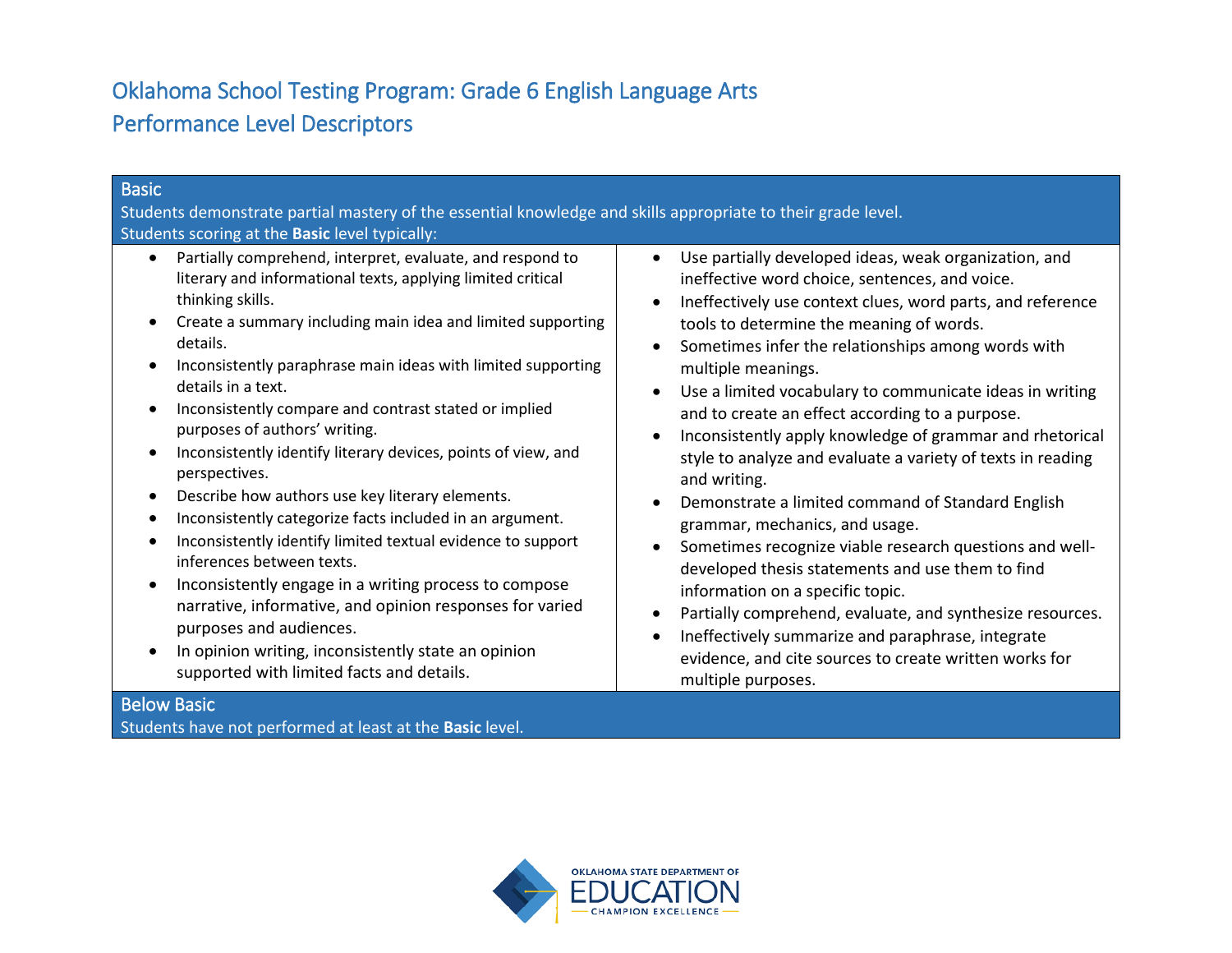# Oklahoma School Testing Program: Grade 7 English Language Arts Performance Level Descriptors

| Advanced<br>Students demonstrate superior performance on challenging subject matter.<br>In addition to demonstrating a broad and in-depth understanding and application of all skills at the Proficient level, students scoring at the<br><b>Advanced level typically:</b>                                                                                                                                                                                                                                                                                                                                                                                                                                                                                                                                                                                                                                                                                                                                                                                                                                    |                                                                                                                                                                                                                                                                                                                                                                                                                                                                                                                                                                                                                                                                                                                                                                                                                                                                                                                                                                                                                                                                                                                                      |
|---------------------------------------------------------------------------------------------------------------------------------------------------------------------------------------------------------------------------------------------------------------------------------------------------------------------------------------------------------------------------------------------------------------------------------------------------------------------------------------------------------------------------------------------------------------------------------------------------------------------------------------------------------------------------------------------------------------------------------------------------------------------------------------------------------------------------------------------------------------------------------------------------------------------------------------------------------------------------------------------------------------------------------------------------------------------------------------------------------------|--------------------------------------------------------------------------------------------------------------------------------------------------------------------------------------------------------------------------------------------------------------------------------------------------------------------------------------------------------------------------------------------------------------------------------------------------------------------------------------------------------------------------------------------------------------------------------------------------------------------------------------------------------------------------------------------------------------------------------------------------------------------------------------------------------------------------------------------------------------------------------------------------------------------------------------------------------------------------------------------------------------------------------------------------------------------------------------------------------------------------------------|
| Thoroughly comprehend, interpret, evaluate, and respond to<br>$\bullet$<br>a variety of increasingly complex texts of all literary and<br>informational genres.<br>Skillfully create an objective summary including main idea<br>and supporting details.<br>Effectively paraphrase main ideas with supporting details in a<br>text.<br>Thoroughly compare and contrast stated or implied purposes<br>of authors' writing.<br>Thoroughly evaluate literary devices, points of view, and<br>perspectives.<br>Explicitly analyze how authors use key literary elements to<br>contribute to the meaning of the text.<br>Consistently distinguish factual claims from opinions.<br>$\bullet$<br>Analyze and evaluate complex textual evidence to support<br>inferences and understanding within and between varied<br>texts.<br>Effectively engage in a recursive writing process to<br>$\bullet$<br>compose narrative, informative, and opinion responses for<br>varied purposes and audiences.<br>In argumentative writing, strategically introduce a claim<br>and organize well-developed reasons and evidence. | Use fully developed, complex ideas, thorough organization,<br>$\bullet$<br>purposeful word choice, a variety of fluent sentences, and<br>appropriate voice.<br>Skillfully use context clues, word parts, and reference tools<br>to determine or clarify the meaning of words.<br>Infer complex relationships among words with multiple<br>$\bullet$<br>meanings.<br>Select precise vocabulary to communicate ideas in writing<br>$\bullet$<br>and to create a specific effect according to a purpose.<br>Intentionally apply knowledge of grammar and rhetorical<br>$\bullet$<br>style to analyze and evaluate a variety of texts in reading<br>and writing.<br>Demonstrate a strong command of Standard English<br>$\bullet$<br>grammar, mechanics, and usage.<br>Recognize viable research questions and well-developed<br>$\bullet$<br>thesis statements and use them to find information on a<br>specific topic.<br>Thoroughly comprehend, evaluate, and synthesize<br>resources.<br>Skillfully summarize and paraphrase, integrate evidence,<br>$\bullet$<br>and cite sources to create written works for multiple<br>purposes. |

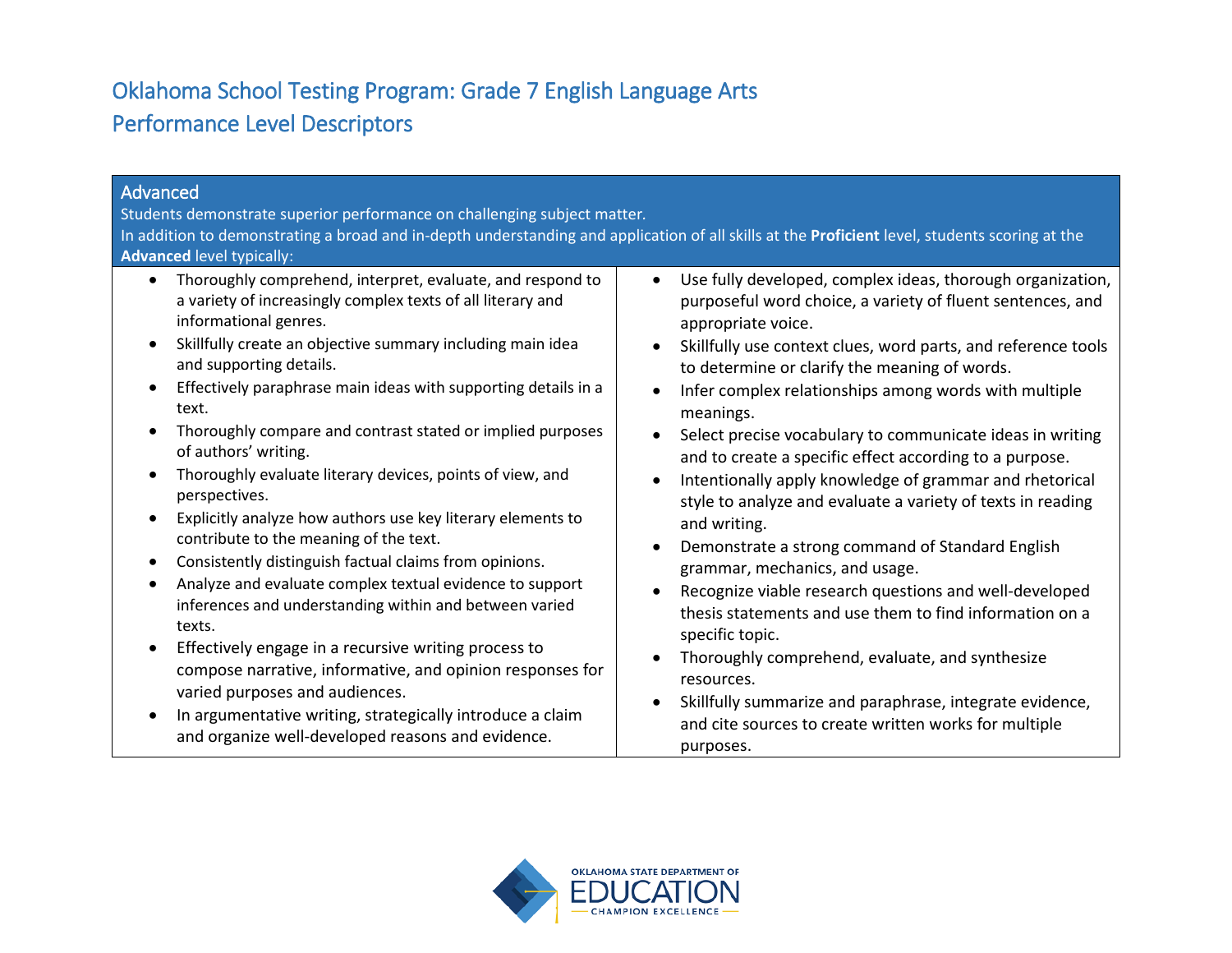# Oklahoma School Testing Program: Grade 7 English Language Arts Performance Level Descriptors

| Proficient<br>Students demonstrate mastery over appropriate grade-level subject matter and readiness for the next grade level.<br>Students scoring at the Proficient level typically:                                                                                                                                                                                                                                                                                                                                                                                                                                                                                                                                                                                                                                                                                                            |                                                                                                                                                                                                                                                                                                                                                                                                                                                                                                                                                                                                                                                                                                                                                                                                                                                                                                                                                                                           |
|--------------------------------------------------------------------------------------------------------------------------------------------------------------------------------------------------------------------------------------------------------------------------------------------------------------------------------------------------------------------------------------------------------------------------------------------------------------------------------------------------------------------------------------------------------------------------------------------------------------------------------------------------------------------------------------------------------------------------------------------------------------------------------------------------------------------------------------------------------------------------------------------------|-------------------------------------------------------------------------------------------------------------------------------------------------------------------------------------------------------------------------------------------------------------------------------------------------------------------------------------------------------------------------------------------------------------------------------------------------------------------------------------------------------------------------------------------------------------------------------------------------------------------------------------------------------------------------------------------------------------------------------------------------------------------------------------------------------------------------------------------------------------------------------------------------------------------------------------------------------------------------------------------|
| Read and comprehend increasingly complex literary and<br>informational texts.<br>Create an objective summary including main idea and<br>supporting details.<br>Paraphrase main ideas with supporting details in a text.<br>Compare and contrast stated or implied purposes of authors'<br>writing.<br>Evaluate literary devices, points of view, and perspectives.<br>Analyze how authors use key literary elements to contribute<br>to the meaning of the text.<br>Distinguish factual claims from opinions.<br>Analyze and evaluate textual evidence to support inferences<br>and draw simple, logical conclusions between and across<br>multiple texts.<br>Engage in a recursive writing process to compose<br>narrative, informative, and argumentative responses for<br>varied purposes and audiences.<br>In argumentative writing, introduce a claim and organize<br>reasons and evidence. | Use fully developed ideas, strong organization, well-chosen<br>$\bullet$<br>words, fluent sentences, and appropriate voice.<br>Use context clues, word parts, and reference tools to<br>$\bullet$<br>determine or clarify the meaning of words.<br>Infer the relationships among words with multiple<br>$\bullet$<br>meanings.<br>Select vocabulary to communicate ideas in writing and to<br>create a specific effect according to a purpose.<br>Apply knowledge of grammar and rhetorical style to<br>$\bullet$<br>analyze and evaluate a variety of texts in reading and<br>writing.<br>Demonstrate a command of Standard English grammar,<br>$\bullet$<br>mechanics, and usage.<br>Recognize viable research questions and well-developed<br>thesis statements and use them to find information on a<br>topic.<br>Comprehend, evaluate, and synthesize resources.<br>Summarize and paraphrase, integrate evidence, and cite<br>sources to create written works for multiple purposes. |

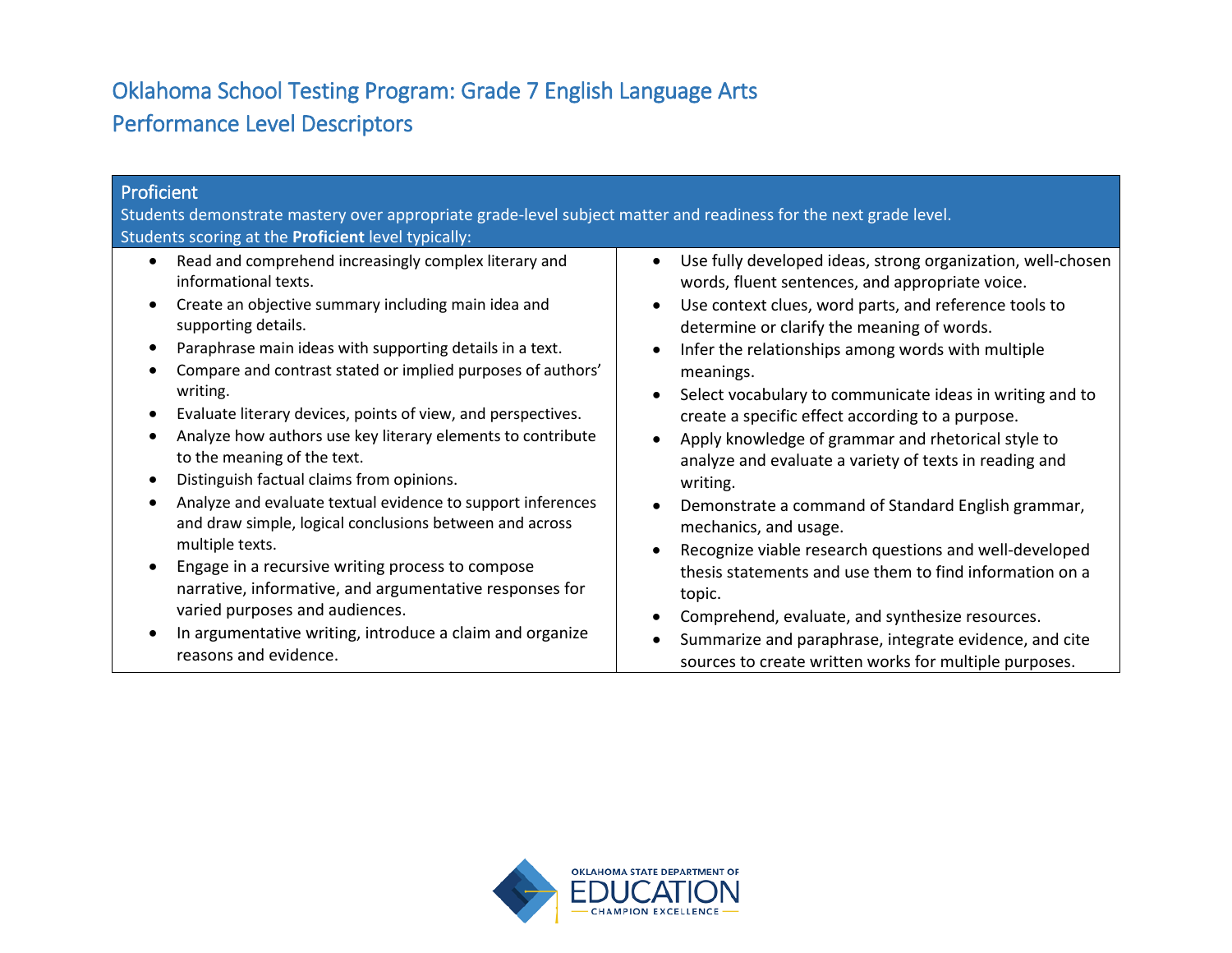# Oklahoma School Testing Program: Grade 7 English Language Arts Performance Level Descriptors

| <b>Basic</b>                                                                                                                                                                                                                                                                                                                                                                                                                                                                                                                                                                                                                                                                                                                                                                                                                                                                                                                                                   |                                                                                                                                                                                                                                                                                                                                                                                                                                                                                                                                                                                                                                                                                                                                                                                                                                                                                                                                                                                                                  |
|----------------------------------------------------------------------------------------------------------------------------------------------------------------------------------------------------------------------------------------------------------------------------------------------------------------------------------------------------------------------------------------------------------------------------------------------------------------------------------------------------------------------------------------------------------------------------------------------------------------------------------------------------------------------------------------------------------------------------------------------------------------------------------------------------------------------------------------------------------------------------------------------------------------------------------------------------------------|------------------------------------------------------------------------------------------------------------------------------------------------------------------------------------------------------------------------------------------------------------------------------------------------------------------------------------------------------------------------------------------------------------------------------------------------------------------------------------------------------------------------------------------------------------------------------------------------------------------------------------------------------------------------------------------------------------------------------------------------------------------------------------------------------------------------------------------------------------------------------------------------------------------------------------------------------------------------------------------------------------------|
| Students demonstrate partial mastery of the essential knowledge and skills appropriate to their grade level.<br>Students scoring at the Basic level typically:                                                                                                                                                                                                                                                                                                                                                                                                                                                                                                                                                                                                                                                                                                                                                                                                 |                                                                                                                                                                                                                                                                                                                                                                                                                                                                                                                                                                                                                                                                                                                                                                                                                                                                                                                                                                                                                  |
| Partially comprehend, interpret, evaluate, and respond to<br>literary and informational texts, applying limited critical<br>thinking skills.<br>Create a summary including main idea and limited supporting<br>details.<br>Inconsistently paraphrase main ideas with limited supporting<br>details in a text.<br>Inconsistently compare and contrast stated or implied<br>purposes of authors' writing.<br>Inconsistently identify literary devices, points of view, and<br>perspectives.<br>Describe how authors use key literary elements.<br>Inconsistently distinguish factual claims from opinions.<br>Inconsistently identify limited textual evidence to support<br>inferences and draw weak conclusions between texts.<br>Inconsistently engage in a writing process to compose<br>narrative, informative, and argumentative responses for<br>varied purposes and audiences.<br>In argumentative writing, introduce a claim, reasons, and<br>evidence. | Use partially developed ideas, weak organization, and<br>$\bullet$<br>ineffective word choice, sentences, and voice.<br>Ineffectively use context clues, word parts, and reference<br>tools to determine the meaning of words.<br>Sometimes infer the relationships among words with<br>multiple meanings.<br>Use a limited vocabulary to communicate ideas in writing<br>and to create an effect according to a purpose.<br>Inconsistently apply knowledge of grammar and rhetorical<br>style to analyze and evaluate a variety of texts in reading<br>and writing.<br>Demonstrate a limited command of Standard English<br>grammar, mechanics, and usage.<br>Sometimes recognize viable research questions and well-<br>developed thesis statements and use them to find<br>information on a specific topic.<br>Partially comprehend, evaluate, and synthesize resources.<br>Ineffectively summarize and paraphrase, integrate<br>evidence, and cite sources to create written works for<br>multiple purposes. |
| <b>Below Basic</b>                                                                                                                                                                                                                                                                                                                                                                                                                                                                                                                                                                                                                                                                                                                                                                                                                                                                                                                                             |                                                                                                                                                                                                                                                                                                                                                                                                                                                                                                                                                                                                                                                                                                                                                                                                                                                                                                                                                                                                                  |

Students have not performed at least at the **Basic** level.

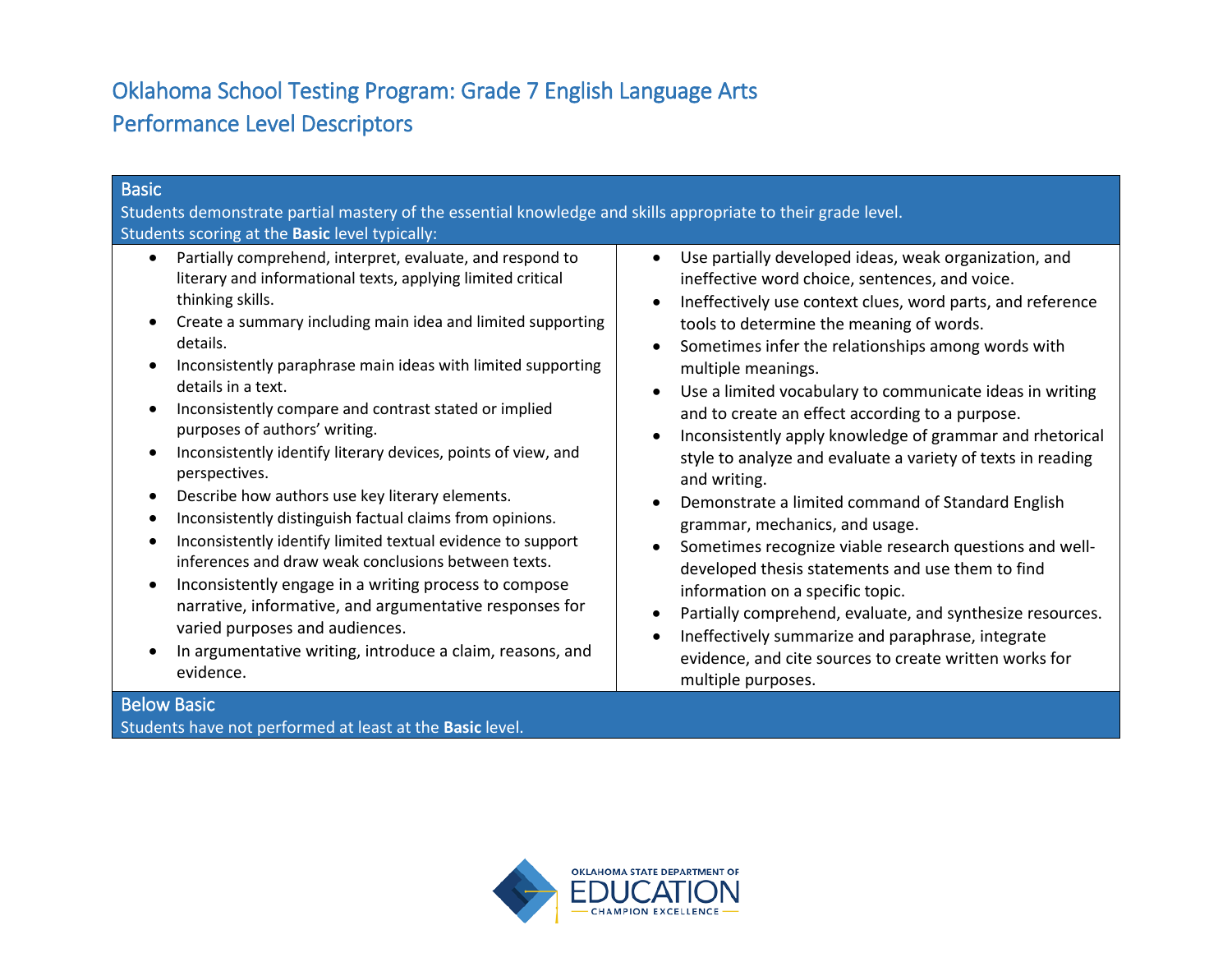# Oklahoma School Testing Program: Grade 8 English Language Arts Performance Level Descriptors

| Advanced<br>Students demonstrate superior performance on challenging subject matter.<br>In addition to demonstrating a broad and in-depth understanding and application of all skills at the Proficient level, students scoring at the<br><b>Advanced level typically:</b>                                                                                                                                                                                                                                                                                                                                                                                                                                                                                                                                                                                                                                                                                                                            |                                                                                                                                                                                                                                                                                                                                                                                                                                                                                                                                                                                                                                                                                                                                                                                                                                                                  |
|-------------------------------------------------------------------------------------------------------------------------------------------------------------------------------------------------------------------------------------------------------------------------------------------------------------------------------------------------------------------------------------------------------------------------------------------------------------------------------------------------------------------------------------------------------------------------------------------------------------------------------------------------------------------------------------------------------------------------------------------------------------------------------------------------------------------------------------------------------------------------------------------------------------------------------------------------------------------------------------------------------|------------------------------------------------------------------------------------------------------------------------------------------------------------------------------------------------------------------------------------------------------------------------------------------------------------------------------------------------------------------------------------------------------------------------------------------------------------------------------------------------------------------------------------------------------------------------------------------------------------------------------------------------------------------------------------------------------------------------------------------------------------------------------------------------------------------------------------------------------------------|
| Thoroughly comprehend, interpret, evaluate, and respond<br>$\bullet$<br>to literary and informational texts, applying critical<br>thinking skills.<br>Skillfully evaluate literary devices, points of view, and<br>perspectives.<br>Skillfully analyze how authors use key literary elements to<br>contribute to the meaning of the text.<br>Explicitly analyze and evaluate textual evidence to support<br>inferences and conclusions between and across multiple<br>texts.<br>Effectively engage in a recursive writing process to<br>compose narrative, informative, and argumentative<br>responses for varied purposes and audiences.<br>In argumentative writing, introduce a claim, counterclaim,<br>and support with logical reasons and evidence.<br>Synthesize fully developed ideas, strong organization, well-<br>chosen words, fluent sentences, and appropriate voice.<br>Skillfully use context clues, word parts, and reference tools<br>to determine or clarify the meaning of words. | Infer complex relationships among words with multiple<br>$\bullet$<br>meanings.<br>Select precise vocabulary to communicate ideas in writing<br>$\bullet$<br>and to create a specific effect according to a purpose.<br>Intentionally apply knowledge of grammar and rhetorical<br>$\bullet$<br>style to analyze and evaluate a variety of texts in reading<br>and writing.<br>Demonstrate a strong command of Standard English<br>$\bullet$<br>grammar, mechanics, and usage.<br>Recognize viable research questions and well-developed<br>$\bullet$<br>thesis statements and use them to find information on a<br>specific topic.<br>Thoroughly comprehend, evaluate, and synthesize<br>$\bullet$<br>resources.<br>Skillfully summarize and paraphrase, integrate evidence,<br>$\bullet$<br>and cite sources to create written works for multiple<br>purposes. |

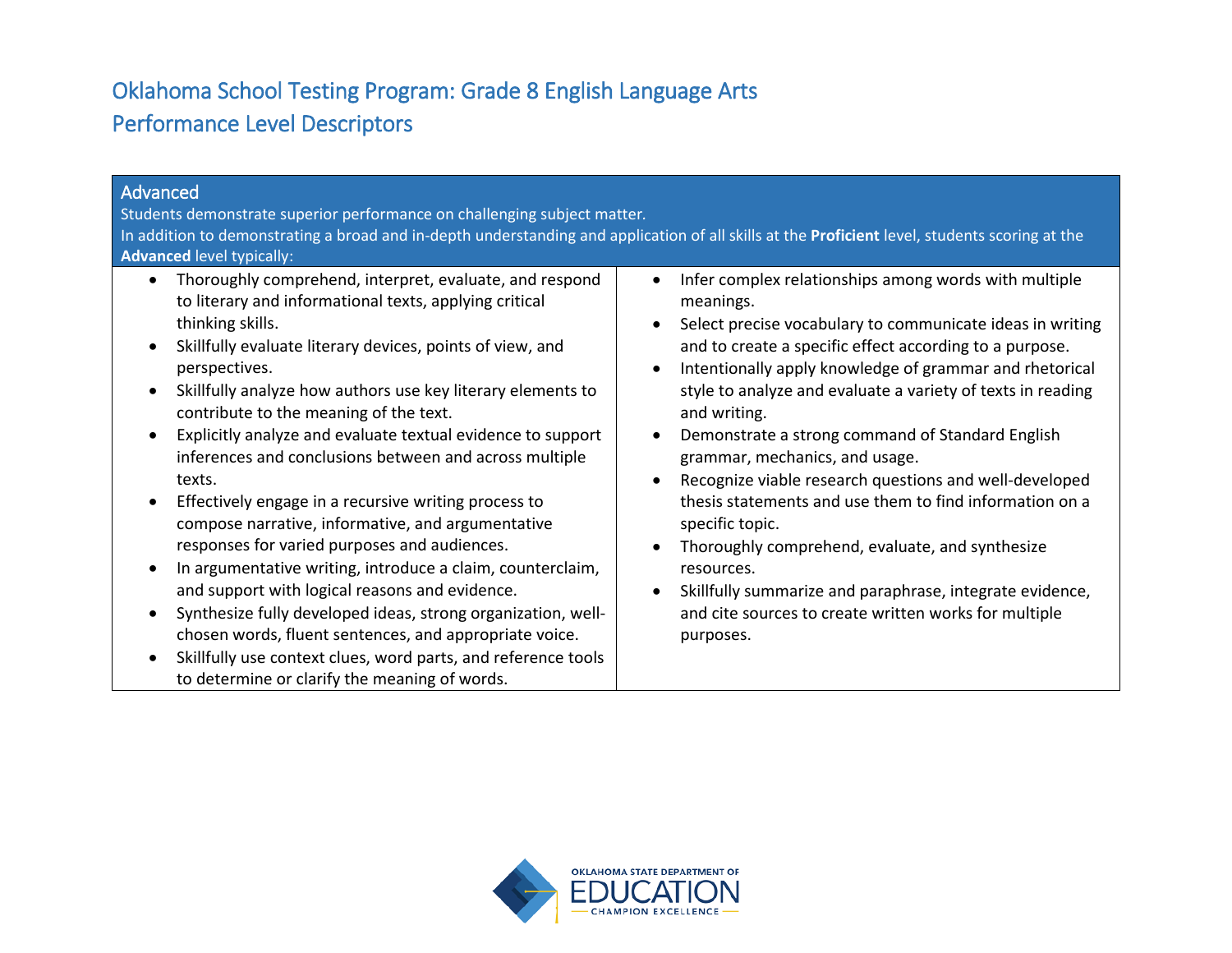# Oklahoma School Testing Program: Grade 8 English Language Arts Performance Level Descriptors

| Proficient<br>Students demonstrate mastery over appropriate grade-level subject matter and readiness for the next grade level.<br>Students scoring at the <b>Proficient</b> level typically:                                                                                                                                                                                                                                                                                                                                                                                                                                                                                                                                                                                  |                                                                                                                                                                                                                                                                                                                                                                                                                                                                                                                                                                                                                                                                                                                                                                                                                                                               |
|-------------------------------------------------------------------------------------------------------------------------------------------------------------------------------------------------------------------------------------------------------------------------------------------------------------------------------------------------------------------------------------------------------------------------------------------------------------------------------------------------------------------------------------------------------------------------------------------------------------------------------------------------------------------------------------------------------------------------------------------------------------------------------|---------------------------------------------------------------------------------------------------------------------------------------------------------------------------------------------------------------------------------------------------------------------------------------------------------------------------------------------------------------------------------------------------------------------------------------------------------------------------------------------------------------------------------------------------------------------------------------------------------------------------------------------------------------------------------------------------------------------------------------------------------------------------------------------------------------------------------------------------------------|
| Read, comprehend, interpret, evaluate, and respond to<br>literary and informational texts, applying critical thinking<br>skills.<br>Evaluate literary devices, points of view, and perspectives.<br>Analyze how authors use key literary elements to<br>contribute to the meaning of the text.<br>Analyze and evaluate textual evidence to support<br>inferences and conclusions between and across multiple<br>texts.<br>Engage in a recursive writing process to compose<br>narrative, informative, and argumentative responses for<br>varied purposes and audiences.<br>In argumentative writing, introduce a claim, recognize a<br>claim from an opposing viewpoint, and organize reasons<br>and evidence.<br>Use fully developed ideas, strong organization, well-chosen | Use context clues, word parts, and reference tools to<br>$\bullet$<br>determine or clarify the meaning of words.<br>Infer the relationships among words with multiple<br>$\bullet$<br>meanings.<br>Select vocabulary to communicate ideas in writing and to<br>$\bullet$<br>create a specific effect according to a purpose.<br>Apply knowledge of grammar and rhetorical style to<br>$\bullet$<br>analyze and evaluate a variety of texts in reading and<br>writing.<br>Demonstrate a command of Standard English grammar,<br>$\bullet$<br>mechanics, and usage.<br>Recognize viable research questions and well-developed<br>$\bullet$<br>thesis statements and use them to find information on a<br>specific topic.<br>Comprehend, evaluate, and synthesize resources.<br>$\bullet$<br>Summarize and paraphrase, integrate evidence, and cite<br>$\bullet$ |
| words, fluent sentences, and appropriate voice.                                                                                                                                                                                                                                                                                                                                                                                                                                                                                                                                                                                                                                                                                                                               | sources to create written works for multiple purposes.                                                                                                                                                                                                                                                                                                                                                                                                                                                                                                                                                                                                                                                                                                                                                                                                        |

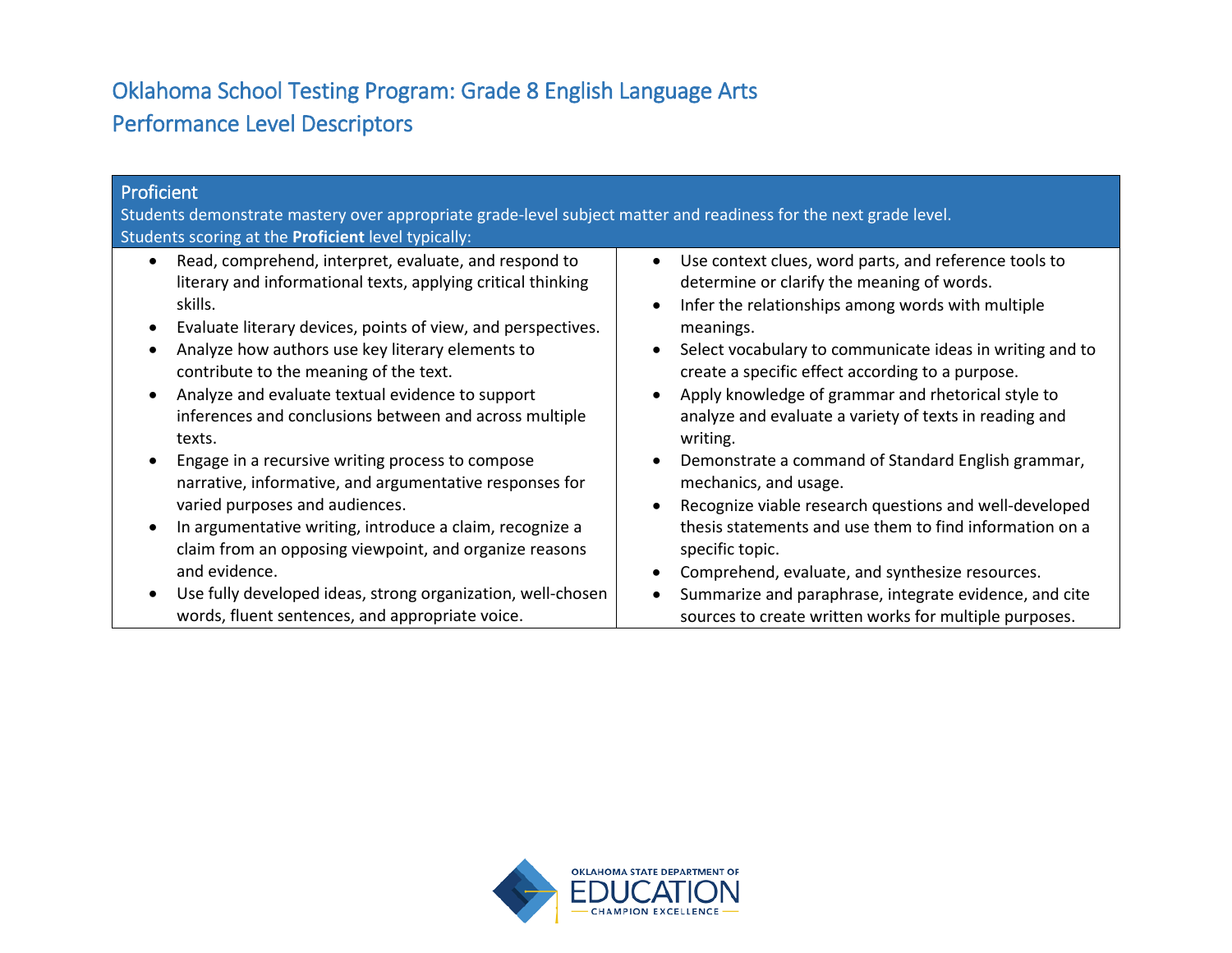# Oklahoma School Testing Program: Grade 8 English Language Arts Performance Level Descriptors

| <b>Basic</b>                                                                                                                                                                                                                                                                                                                                                                                                                                                                                                                                                                                                                                                                                                                                                                                                                                                                  |                                                                                                                                                                                                                                                                                                                                                                                                                                                                                                                                                                                                                                                                                                                                                                                                                                                                                                                                                                                                  |
|-------------------------------------------------------------------------------------------------------------------------------------------------------------------------------------------------------------------------------------------------------------------------------------------------------------------------------------------------------------------------------------------------------------------------------------------------------------------------------------------------------------------------------------------------------------------------------------------------------------------------------------------------------------------------------------------------------------------------------------------------------------------------------------------------------------------------------------------------------------------------------|--------------------------------------------------------------------------------------------------------------------------------------------------------------------------------------------------------------------------------------------------------------------------------------------------------------------------------------------------------------------------------------------------------------------------------------------------------------------------------------------------------------------------------------------------------------------------------------------------------------------------------------------------------------------------------------------------------------------------------------------------------------------------------------------------------------------------------------------------------------------------------------------------------------------------------------------------------------------------------------------------|
| Students demonstrate partial mastery of the essential knowledge and skills appropriate to their grade level.                                                                                                                                                                                                                                                                                                                                                                                                                                                                                                                                                                                                                                                                                                                                                                  |                                                                                                                                                                                                                                                                                                                                                                                                                                                                                                                                                                                                                                                                                                                                                                                                                                                                                                                                                                                                  |
| Students scoring at the Basic level typically:                                                                                                                                                                                                                                                                                                                                                                                                                                                                                                                                                                                                                                                                                                                                                                                                                                |                                                                                                                                                                                                                                                                                                                                                                                                                                                                                                                                                                                                                                                                                                                                                                                                                                                                                                                                                                                                  |
| Partially comprehend, interpret, evaluate, and respond to<br>literary and informational texts, applying limited critical<br>thinking skills.<br>Inconsistently evaluate literary devices, points of view, and<br>perspectives.<br>Inconsistently analyze how authors use key literary<br>elements to contribute to the meaning of the text.<br>Inconsistently analyze and evaluate textual evidence to<br>support inferences and conclusions between or across<br>multiple texts.<br>Inconsistently engage in a writing process to compose<br>narrative, informative, and argumentative responses for<br>varied purposes and audiences.<br>In argumentative writing, introduce a claim and provide<br>reasons and evidence.<br>Use partially developed ideas, weak organization,<br>ineffective word choice, basic sentences, or inconsistent<br>voice.<br><b>Below Basic</b> | Ineffectively use context clues, word parts, and reference<br>$\bullet$<br>tools to determine the meaning of words.<br>Sometimes infer the relationships among words with<br>$\bullet$<br>multiple meanings.<br>Use a limited vocabulary to communicate ideas in writing<br>$\bullet$<br>and to create an effect according to a purpose.<br>Inconsistently apply knowledge of grammar and rhetorical<br>$\bullet$<br>style to analyze and evaluate a variety of texts in reading<br>and writing.<br>Demonstrate a limited command of Standard English<br>$\bullet$<br>grammar, mechanics, and usage.<br>Sometimes recognize viable research questions and well-<br>$\bullet$<br>developed thesis statements and use them to find<br>information on a specific topic.<br>Partially comprehend, evaluate, and synthesize resources.<br>$\bullet$<br>Ineffectively summarize and paraphrase, integrate<br>$\bullet$<br>evidence, and cite sources to create written works for<br>multiple purposes. |
| Students have not performed at least at the Basic level.                                                                                                                                                                                                                                                                                                                                                                                                                                                                                                                                                                                                                                                                                                                                                                                                                      |                                                                                                                                                                                                                                                                                                                                                                                                                                                                                                                                                                                                                                                                                                                                                                                                                                                                                                                                                                                                  |

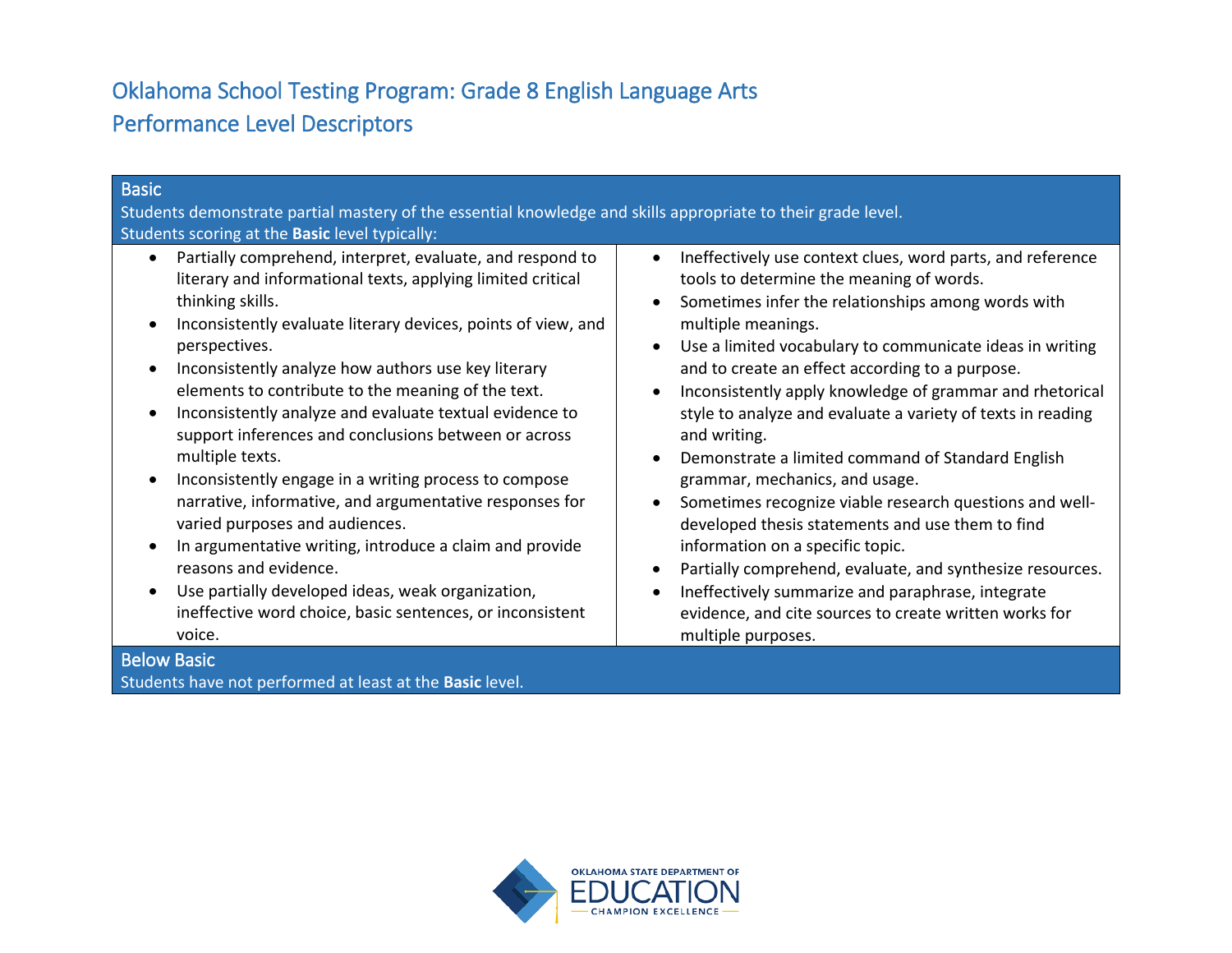## College- and Career-Readiness Assessment: English Language Arts Performance Level Descriptors

### Advanced

Students at this level have a 94% probability of earning a C or higher and a 75% probability of earning a B or higher in credit-bearing history, literature, social sciences, or writing courses at 4-year institutions. The average first year college GPA at this level is a 3.3 or above (low B or higher). Students at this level are highly likely to be on track for success in college or career.

Students demonstrate superior performance with challenging subject matter and clearly exhibit readiness for college and career. In addition to demonstrating broad and in-depth understanding and application of all skills in the **Proficient** Level, students scoring at the **Advanced** Level typically:

- Thoroughly comprehend, analyze, and synthesize information from literary and informational texts, applying a wide range of close reading skills across a range of subject areas and complexity levels.
- Skillfully locate and paraphrase details, make logical inferences to support generalizations, grasp the central idea of texts, and understand complex thoughts and comparative relationships involving abstract concepts.
- Use knowledge about the author's craft and the text structure to interpret important features of the whole text, such as an author's rhetorical purpose; also analyze character point of view in texts.
- Skillfully integrate knowledge and ideas from across multiple related texts, analyzing the texts to find evidence in support of a claim.
- Blend multiple modes of writing to produce complex argumentative essays on substantive topics.
- Produce writing that productively and critically engages with multiple perspectives, establishes a thesis claim, and examines implications and complexities.
- Develop ideas and support claims with persuasive evidence, using reasoning and illustration to enhance the central claim.
- Purposefully engage in a recursive writing process to create a skillful organization with logical sequencing and transitions that establish and clarify relationships among ideas.
- Use language to convey subtle shades of meaning with a style that enhances the writing purpose.
- Use sentence structures that are consistently varied and clear.
- Skillfully interpret vocabulary, including figurative language, inferring the meaning of words and phrases by using context.
- Demonstrate sophisticated understanding of general academic and domain-specific vocabulary.
- Maintain a consistent and appropriate tone in their writing through subtle and effective word choices.
- Skillfully apply knowledge of the English language and rhetorical style to make meaning when analyzing, evaluating, producing, and revising texts.
- Recognize subtle disturbances in sentence structure.
- Demonstrate a thorough command of the conventions of English grammar, usage, and mechanics.

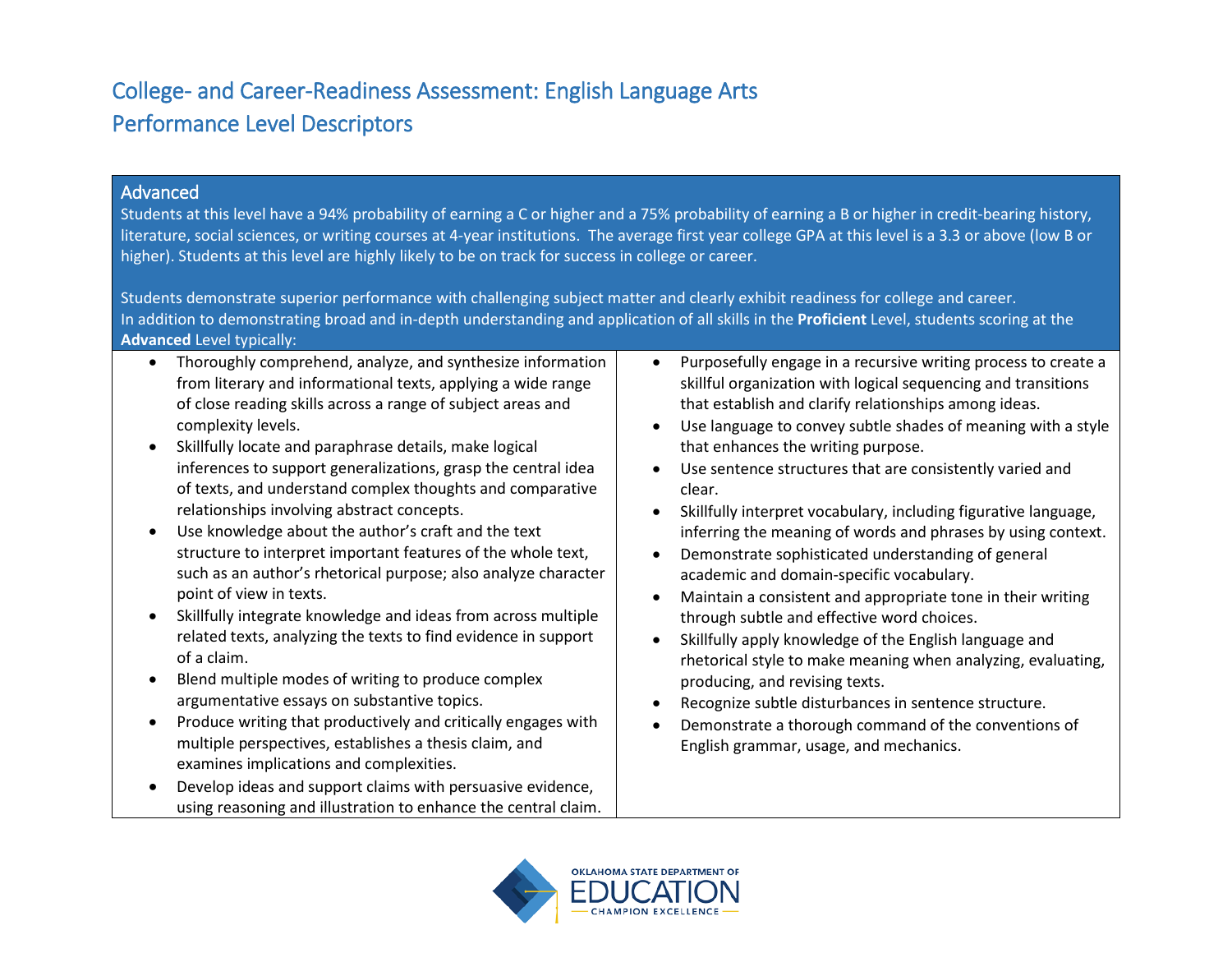## College- and Career-Readiness Assessment: English Language Arts Performance Level Descriptors

#### Proficient

Students at this level have approximately an 80% or higher probability of earning a C or higher in credit-bearing history, literature, social sciences, or writing courses at all levels of higher education. The average first year college GPA at this level is between a 2.8 and 3.3 (high C to low B). Students at this level are likely to be on track for success in college or career.

Students demonstrate mastery with subject matter and exhibit readiness for college and career.

| In addition to demonstrating understanding and application of all skills in the Basic Level, students scoring at the Proficient Level typically: |
|--------------------------------------------------------------------------------------------------------------------------------------------------|
|--------------------------------------------------------------------------------------------------------------------------------------------------|

- Comprehend, analyze, and synthesize information from literary and informational texts, applying various close reading skills across a range of subject areas and complexity levels.
- Recognize accurate summaries, locate and paraphrase key details, make logical inferences, determine central ideas, and understand relationships between characters and important concepts.
- Use knowledge about the author's craft and the text structure to determine the main purpose of parts of the text and analyze the effect on the meaning produced by a specific detail.
- Integrate knowledge and ideas from across multiple related texts, analyzing elements that are similar in two passages.
- Blend multiple modes of writing to produce effective argumentative essays on substantive topics.
- Produce writing that engages with multiple perspectives, establishes a thesis claim, and provides analysis that recognizes implications and complexities.
- Develop ideas and support claims with relevant evidence, using reasoning and illustration to clarify the argument.
- Engage in a recursive writing process to create a clear organization with logical grouping and transitions that establish relationships among ideas.
- Use language to convey meaning with a style appropriate to the writing purpose.
- Use sentence structures that are clear and show some variety.
- Interpret vocabulary, including figurative language, inferring the meaning of words and phrases by using context.
- Demonstrate understanding of general academic and some domain-specific vocabulary.
- Maintain a consistent and appropriate tone in their writing through word choice.
- Apply knowledge of the English language and rhetorical style to make meaning when analyzing, evaluating, producing, and revising texts.
- Recognize disturbances in sentence structure.
- Demonstrate a command of the conventions of English grammar, usage, and mechanics.